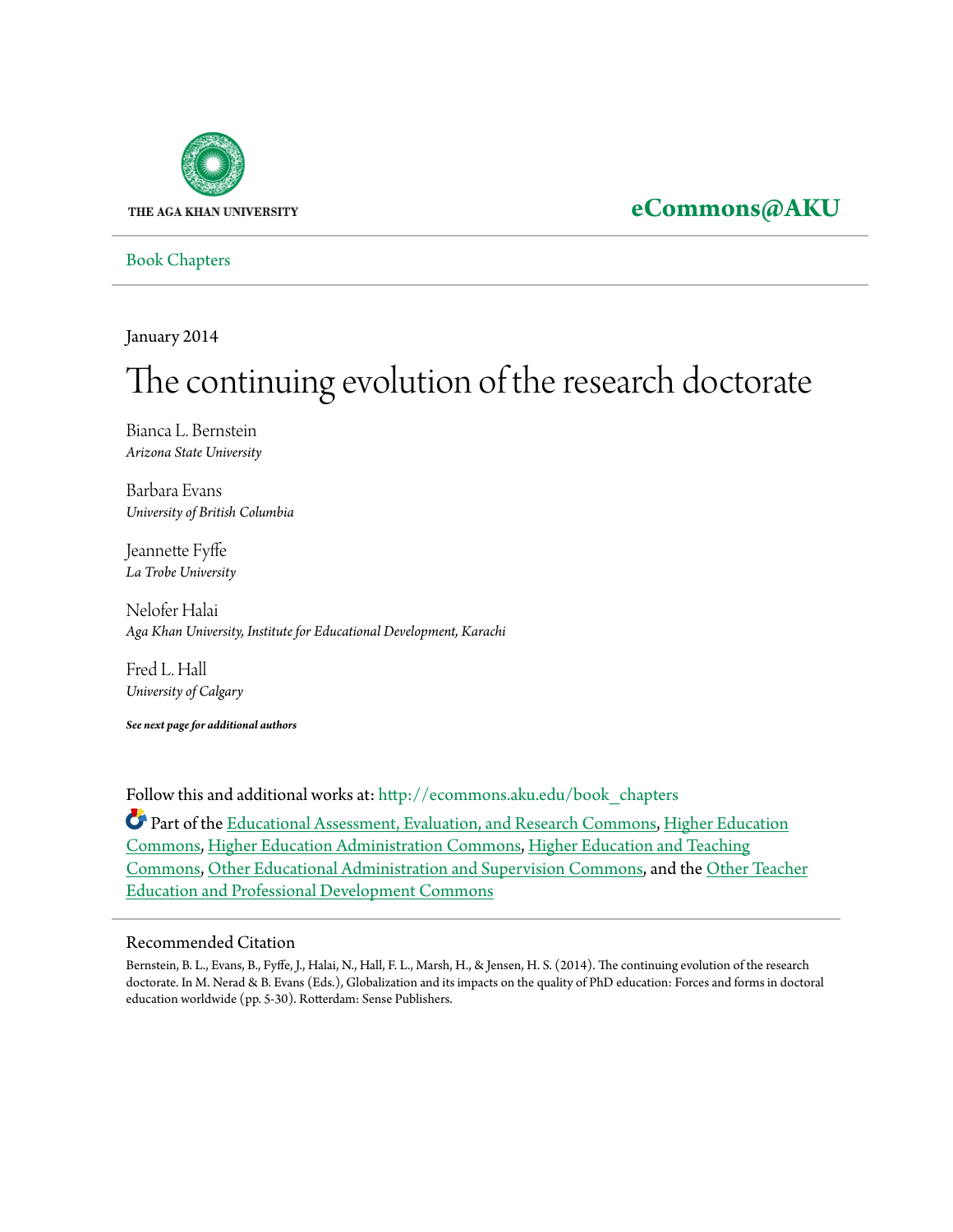# **Authors**

Bianca L. Bernstein, Barbara Evans, Jeannette Fyffe, Nelofer Halai, Fred L. Hall, Mukobe Siggaard Jensen, Kazim Papeiva, and Suzanne Ortega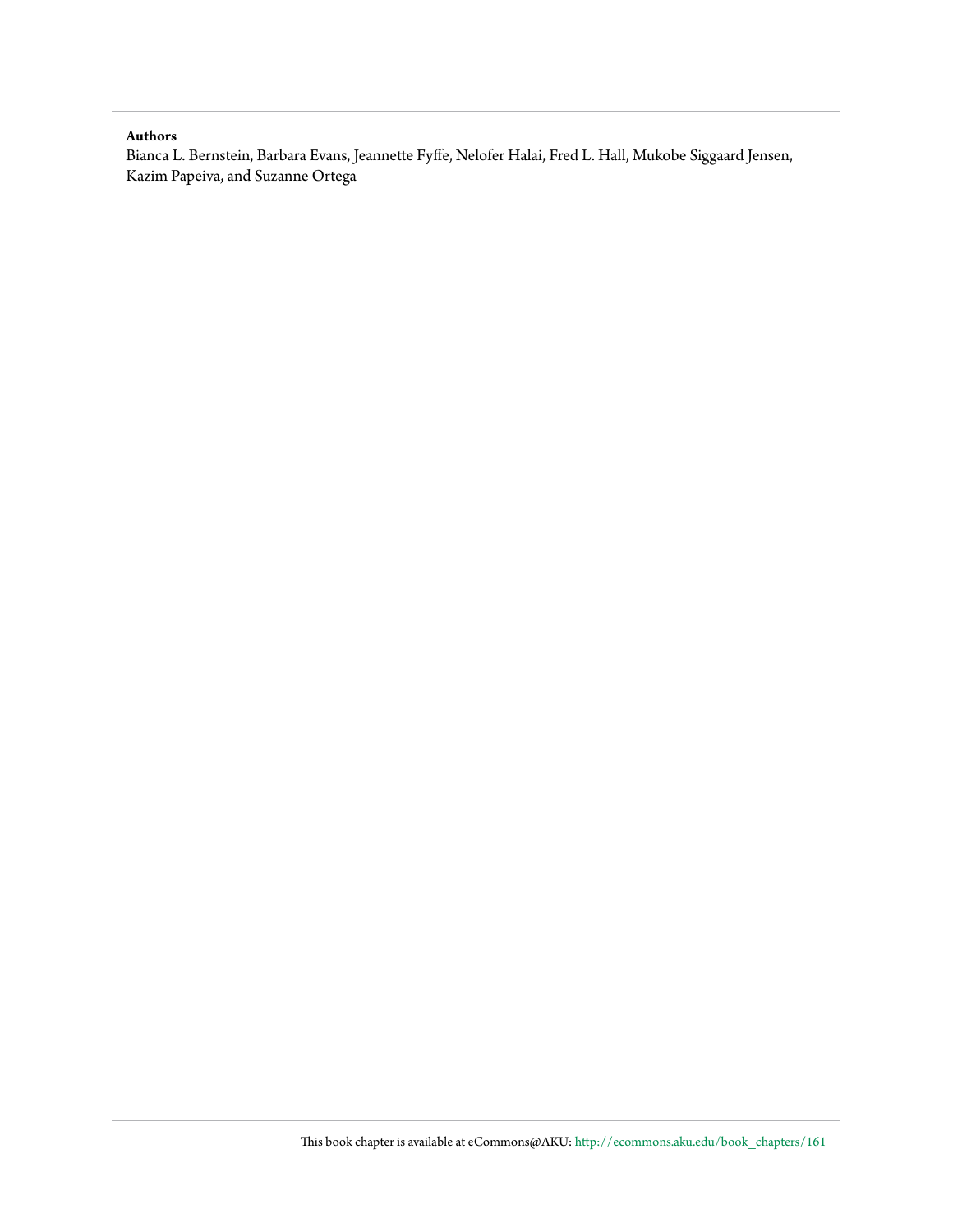# BIANCA L. BERNSTEIN, BARBARA EVANS, JEANNETTE FYFFE, NELOFER HALAI, FRED L. HALL, HANS SIGGAARD JENSEN, HELENE MARSH & SUZANNE ORTEGA

# **1. THE CONTINUING EVOLUTION OF THE RESEARCH DOCTORATE**

#### OVERVIEW

In this chapter, we offer a synthesis of international perspectives on the nature of the PhD, its contribution to original research, and the competencies and outcomes now expected of those completing a PhD.<sup>1</sup> As a resource for all doctoral programs, this synthesis can provide a basis for (1) improving the quality of outcomes for all PhD students, (2) explicitly differentiating doctoral programs to promote understanding and diversity within a broadly accepted framework, (3) facilitating discussion among universities and governmental agencies about quality assurance and funding, and (4) promoting mobility among PhD holders by clarifying commonalities in the degree across countries and educational systems.

We begin with a discussion of what constitutes a PhD, with particular emphasis on the international nature and aims of today's research doctoral programs. Our emphasis throughout the chapter is on the emerging articulation of the desired outcomes for research doctoral education, including the increasing agreement that PhD training should include the development of particular skills that can be transferred from academic to other professional settings, and from one professional setting to another—skills that enhance graduates' employability, their ability to manage their own careers, and their sense of responsibility for making contributions to society. We also consider current forces and pressures affecting doctoral education, and we conclude with a discussion of issues and directions that merit additional attention and further research.

#### INTRODUCTION: WHAT IS A DOCTORAL DEGREE?

Research doctoral graduates represent an institution's finest students. They are also the ones most likely to become tomorrow's world leaders. As the most prestigious and the most international—of academic degrees, the PhD prepares leaders for careers in academia and research but also and increasingly for a broad range of careers in other sectors (including business, industry, the nonprofit sector, and government) and across international settings.

*M. Nerad & B. Evans (Eds.), Globalization and Its Impacts on the Quality of PhD Education, 5–30. © 2014 Sense Publishers. All rights reserved.*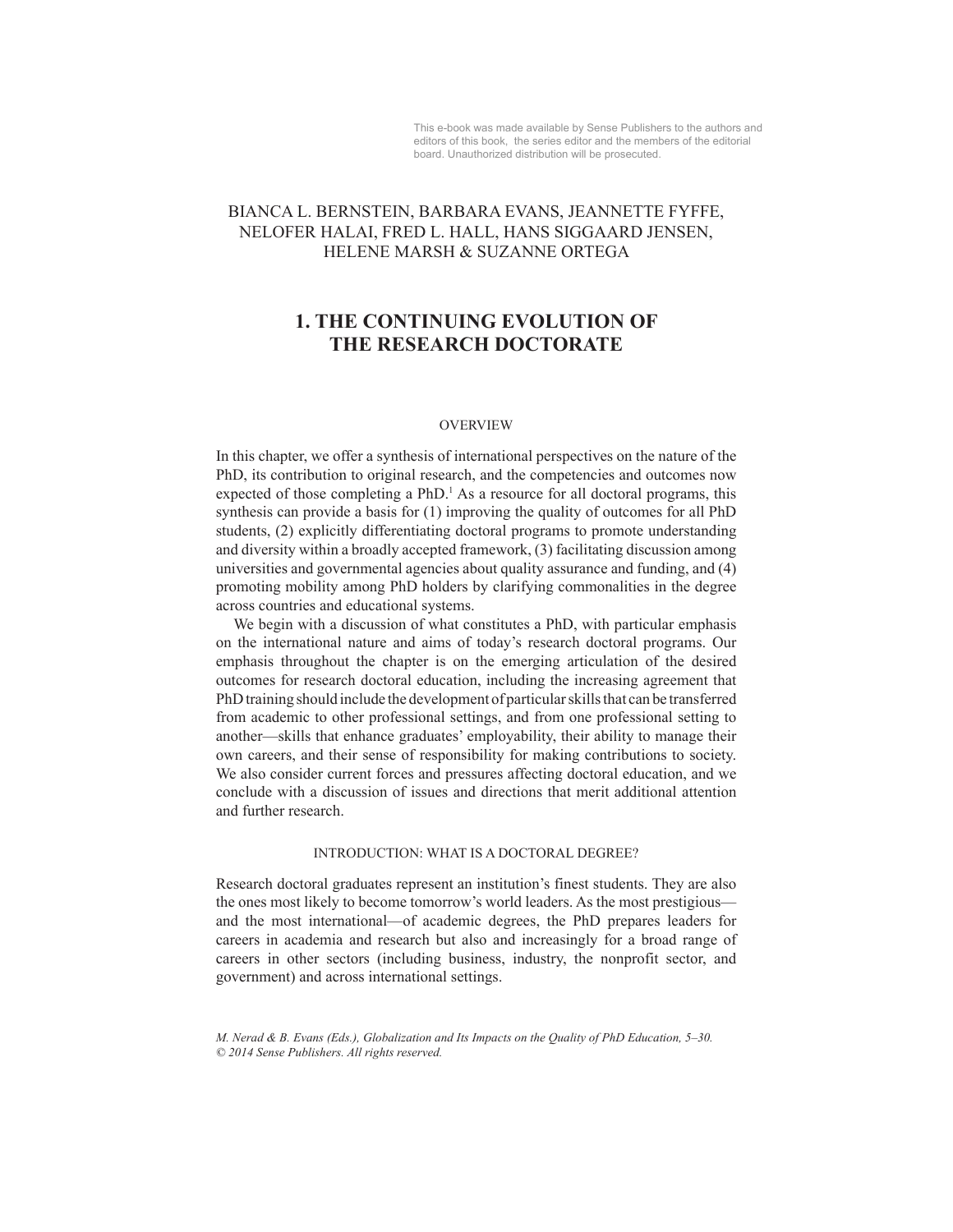## B. L. BERNSTEIN ET AL.

Given this international context, to what extent is there an international understanding regarding what a PhD encompasses or should encompass? An examination of research and policy statements from Europe, from the United States, and from Canada and Australia reveals three broad commonalities expected of PhD programs:

- 1. There is clear international agreement that the PhD should contribute to knowledge through original research.
- 2. PhD graduates are expected to have substantial knowledge in their areas.
- 3. There is increasing agreement that PhD training should include development of transferable skills and competencies.

Doctoral Programmes for European Knowledge Society 2004–2005, a European University Association–EUA/Socrates–funded project involving forty-eight universities from twenty-two European countries, concluded that closer international collaboration between and among research institutions would require consensus across a set of ten basic principles, known as the Salzburg Principles*.* These principles outline a set of ideals that are relevant to the improvement and quality assurance of doctoral programs at universities in every country (European University Association, 2005):

- 1. The core component of doctoral training is the advancement of knowledge through original research. However, doctoral training must also meet the demands of an employment market wider than academia.
- 2. Universities must assume responsibility for ensuring their doctoral programmes are designed to meet new challenges and include appropriate professional career development opportunities.
- 3. Diversity of doctoral programs, including joint doctorates, is a strength that must be underpinned by sound quality and practice.
- 4. Doctoral students should be recognized as early-career researchers who are making key contributions to knowledge creation.
- 5. Supervision and assessment are crucial, and should be based on transparent contractual understandings between students, supervisors, and institutions.
- 6. Doctoral programmes should seek to achieve critical mass, ranging from graduate schools in major universities to international, national, and regional collaborations between universities.
- 7. Doctoral programmes should be completed within three to four years.
- 8. Doctoral programmes should include innovative structures to meet the challenge of interdisciplinary training and the development of transferable skills.
- 9. Doctoral programmes should increase mobility, offering geographic as well as interdisciplinary and intersectoral mobility and international collaboration within an integrated framework of cooperation.
- 10. Doctoral programmes should ensure appropriate funding.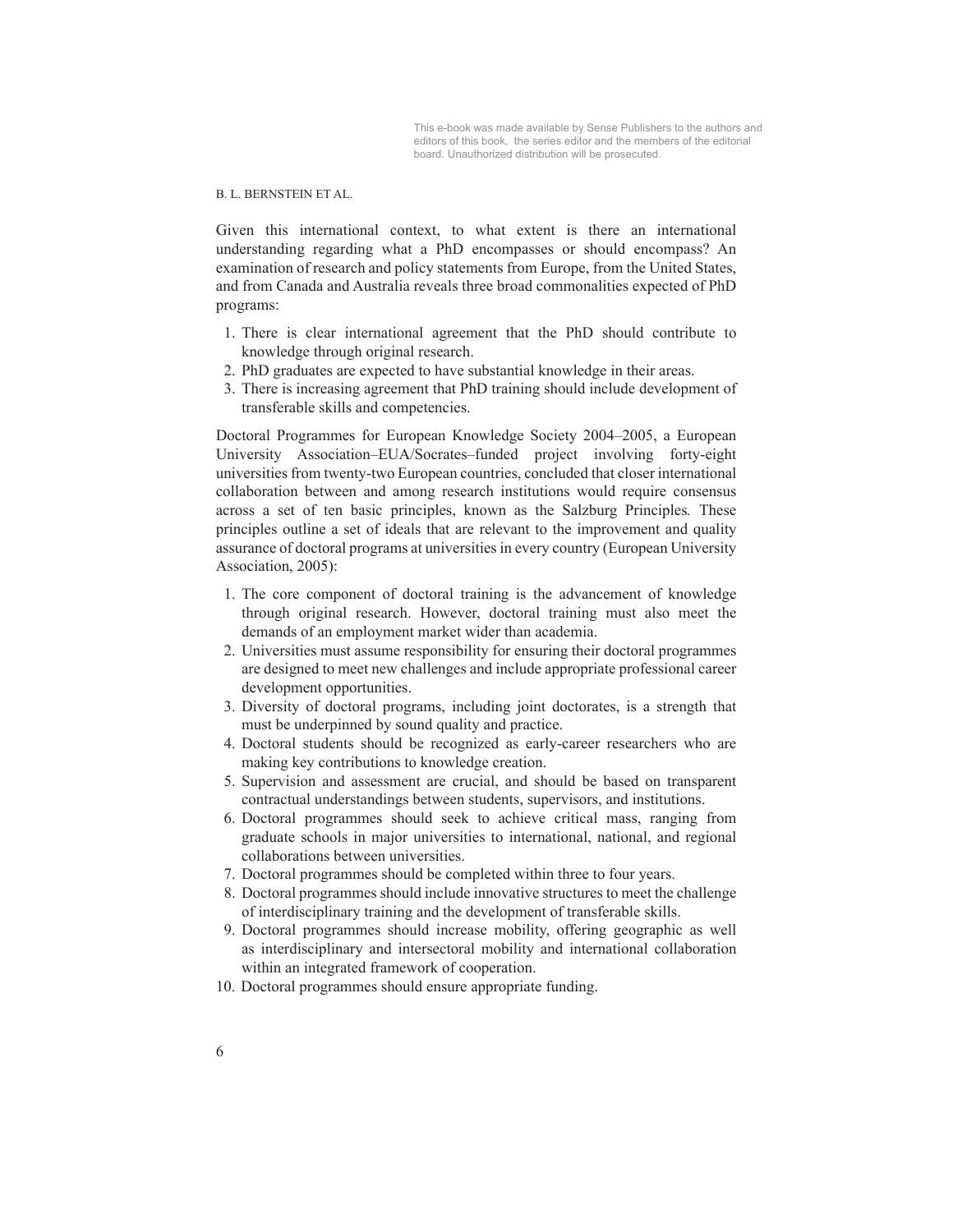#### THE CONTINUING EVOLUTION OF THE RESEARCH DOCTORATE

# *History of the PhD*

The nature and the form of research doctoral education have changed fundamentally since medieval times (see table 1.1, which, as we recognize, represents a history of European doctoral education). The tutors of earlier centuries have been replaced by multiple supervisors, programs of study, and committees of examiners. What was once a small number of research disciplines has now grown to an array of almost eighty fields in which research doctorates are awarded. Likewise, what was once a small group of privileged apprentices in a handful of elite universities has now been replaced by tens of thousands of doctoral students in hundreds of universities. Moreover, borders and barriers have been supplanted by global landscapes, simulations, collaborations, study abroad, and instant communication. As a result, research doctorates are increasingly offered by institutions all over the world, not just by research universities in Europe and North America. Doctorates are also offered jointly by collaborating institutions in different countries, by institutions operating outside their home countries, and through distance education. The graduates of today's research doctoral programs work in roles and settings that were unimaginable in earlier times.

| Period                                                     | Purposes of Doctoral<br>Education                                         | <b>Subjects Studied</b>                                                                     | Type of Examination                                                             |
|------------------------------------------------------------|---------------------------------------------------------------------------|---------------------------------------------------------------------------------------------|---------------------------------------------------------------------------------|
| Medieval Europe<br>$(1200 - 1535)$                         | To foster<br>communities of<br>scholars teaching and<br>writing textbooks | Medicine, law,<br>theology                                                                  | Oral (teacher wrote<br>thesis, student had to<br>defend or oppose it)           |
| <b>Reformation Europe</b><br>$(1535 - 1750)$               | To train priests and<br>church administrators                             | Theology, law                                                                               | Examination by<br>board of professors<br>in all subjects (no<br>specialization) |
| Enlightenment<br>Europe (1750–1865)                        | To create new<br>knowledge; to train<br>future professors                 | Philosophy,<br>humanities, natural<br>sciences                                              | Written (student<br>wrote thesis.<br>faculty took role of<br>opponents)         |
| Era of the modern<br>research university<br>(1865–present) | To foster settings<br>for research and<br>research-based<br>training      | The subject matter of<br>most academic fields<br>as well as that of<br>professional schools | Written and oral<br>(student writes and<br>defends dissertation)                |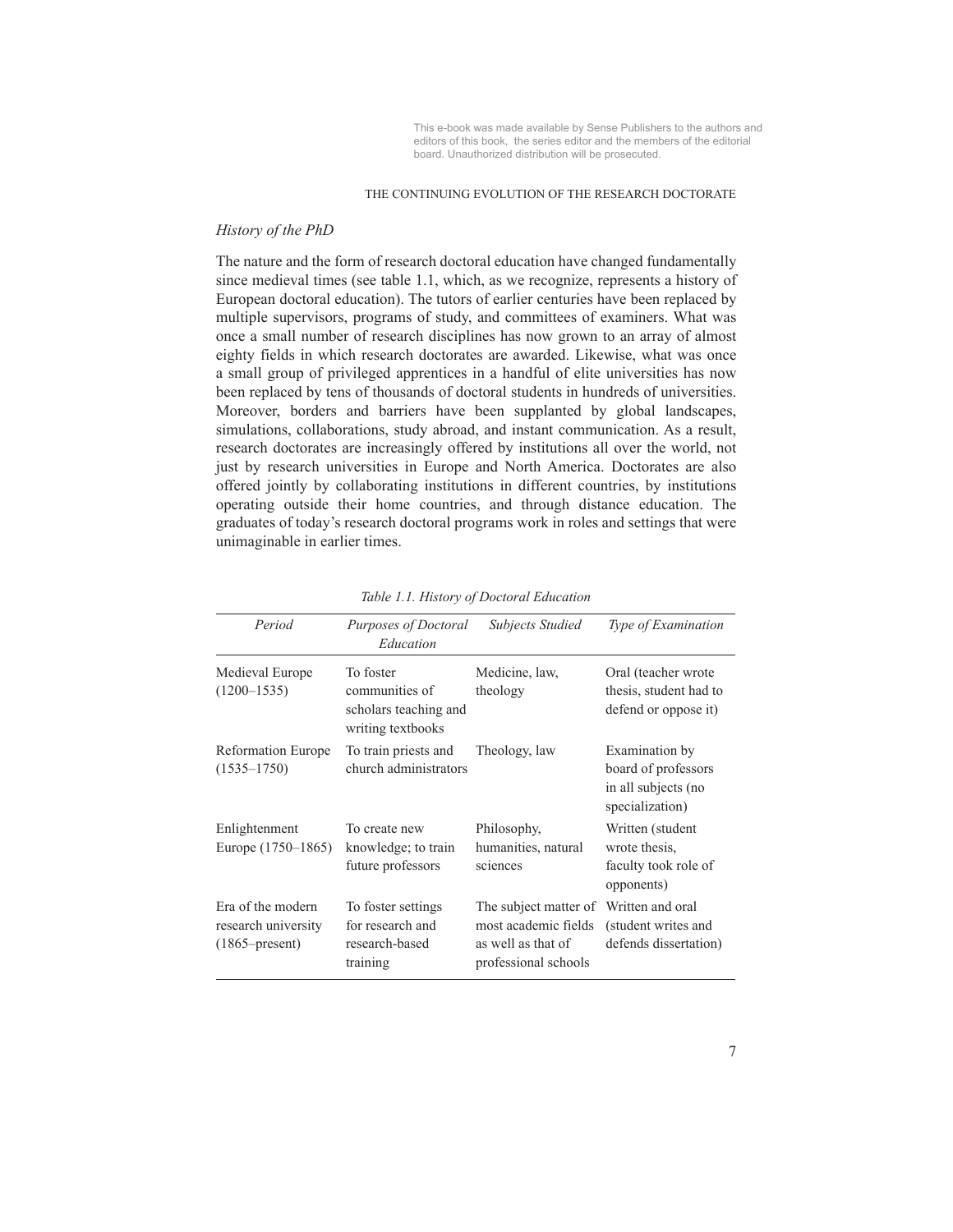#### B. L. BERNSTEIN ET AL.

## *The International Character of Today's PhD*

As the PhD spread around the globe, it developed differently in each country, taking on the character of the institutions that offered it and also responding to and reflecting the needs of particular societies. The degree as it is known today is not simply the product of an unbroken line of teaching and learning that stretches all the way back to the medieval university. Rather, it has been shaped and driven by disjunctive intellectual and technological developments and economic realities.

The career paths for individual PhD graduates have also expanded, and the global need for demonstrated leadership has risen with that expansion. PhD graduates are expected more and more to make effective contributions on the global stage. Regardless of where someone earns the doctoral degree, countries look to their most educated and capable citizens to bring their knowledge, their ability to innovate, and their best practices back home and then apply them to the most pressing economic, technological, and social concerns of the day and to those anticipated for the future. A World Bank report puts this issue succinctly: "Participation in the knowledge economy requires a new set of human skills. People need higher qualifications and [the capacity for] greater intellectual independence . . . . Without improved human capital, countries will inevitably fall behind and experience intellectual and economic marginalization and isolation" (Task Force on Higher Education and Society, 2000, p. 22).

The majority of doctoral students, wherever they come from around the world, attend universities in industrialized nations that are able to offer specialized and differentiated doctoral degree programs, multiple career opportunities, and high standards of living. In the developing nations, where half the world's students live, the number of available places in universities cannot keep pace with the demand for graduate education or with quality benchmarks. Therefore, the brightest students in the developing nations must travel to foreign universities to obtain highquality education, and the governments of many developing countries encourage bright students to go abroad, often using scholarships as inducements, as part of a general policy of capacity building so that they can plug themselves in to the latest thinking in the West. Nevertheless, according to an article in *The Economist* ("Wandering Scholars," 2005), "few highly skilled migrants cut their links with their home countries completely. Most keep in touch, sending remittances (and, if they are successful, venture capital), circulating ideas and connections, and even returning home as successful entrepreneurs. . . . [A] growing number of expatriate businessmen invest back home."

As a result, the rising competition for talented students and globally literate graduates is contributing to a new economy of international student flow. It is estimated that by 2025, eight million students will be studying outside their home countries, and about 80 percent of them will be from developing countries (Altbach, 2004). The urgent need to expand human capital and to advance economic development in developing countries, along with the revenue advantages of exchange, are underscoring the critical role of graduate education for the global stage.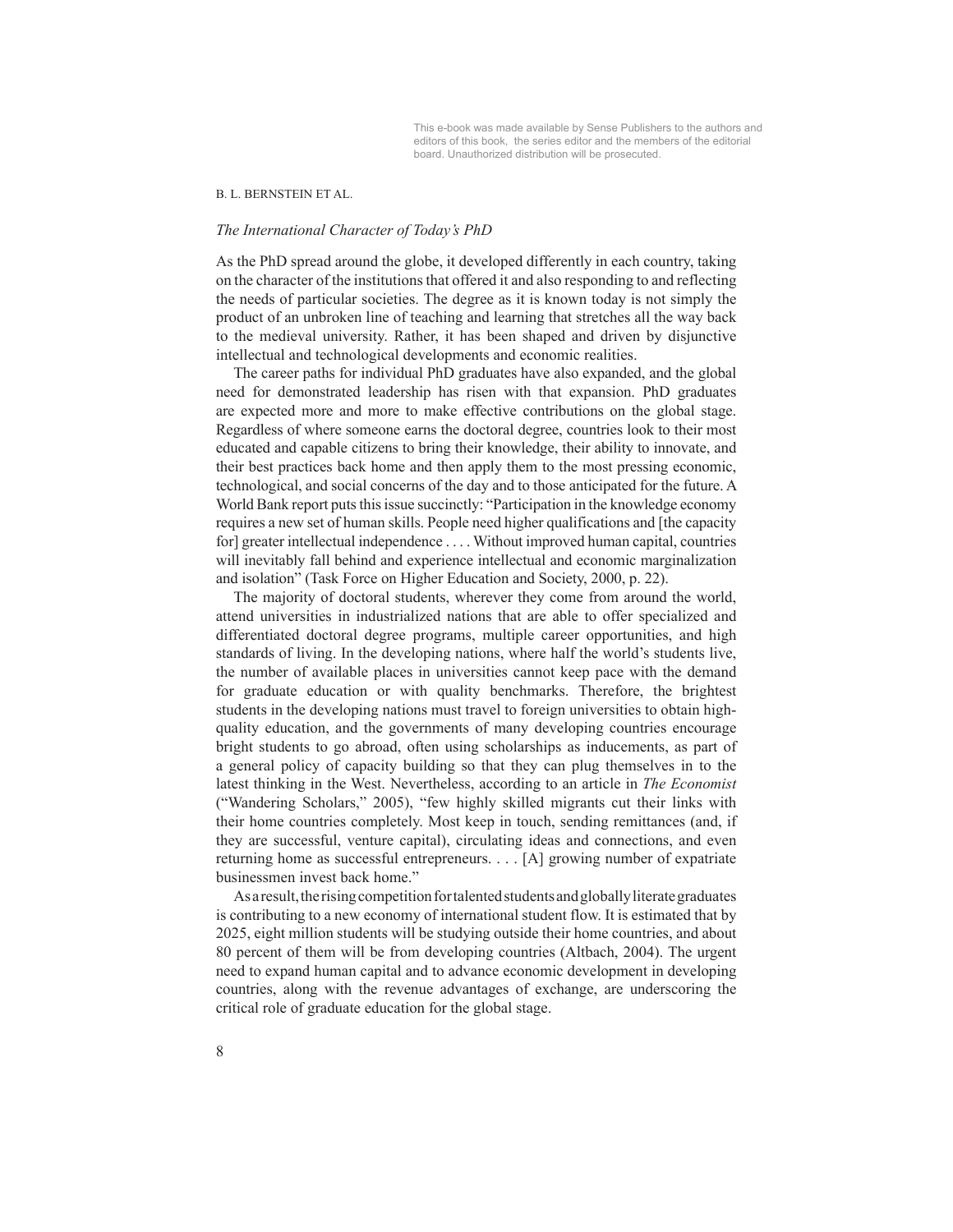#### THE CONTINUING EVOLUTION OF THE RESEARCH DOCTORATE

PhD graduates are sought worldwide for their ability to create and convey knowledge, provide leadership, drive the process of nation building, and foster innovation and prosperity. In fact, because the PhD is the most international of degrees, institutional practices associated with the evaluation of PhD students often reflect the anticipated benefits of multinational perspectives. For example, in many countries outside the United States, international experts in a field often conduct an external examination of the product of the work (the thesis or dissertation).<sup>2</sup> The increasingly collaborative, international nature of research and knowledge production is also noteworthy. Supervision of doctoral research is crossing national boundaries and may include international joint (cotutelle) degrees. Notable as well is the new transnationalism (Altbach, 2004), whereby one country's educational institutions operate in another country or through distance education.

#### ESTABLISHING EXPECTATIONS FOR DOCTORAL APPLICANTS AND GRADUATES

In view of all these developments, what is expected of PhD students and graduates in different educational systems? With respect to both applicants and graduates, originality of the contribution to research or professional practice, disciplinary knowledge and skills, and professional and personal competencies are all considerations.

# *Competencies Expected of Research PhD Applicants*

A university typically expects an applicant for a research doctorate to demonstrate advanced knowledge of the particular discipline as well as the capacity to undertake significant research in the intended field. Most universities also expect doctoral applicants to be proficient readers and writers of English. Institutions stipulate their expectations in order to increase the likelihood that each accepted candidate will have the background needed to complete a high-quality doctorate in a timely manner. In tacit acknowledgment of the limited predictive capacity of entry qualifications, research doctoral programs typically require additional education and assessment of candidates in the initial year(s) of a program.<sup>3</sup>In any case, there is much variation across countries in how individual candidates' entry qualifications are assessed.<sup>4</sup> We have not attempted here to provide a quantitative survey of national practices but only to illustrate the diversity of approaches.

#### *Advanced Knowledge of the Discipline*

Universities generally use applicants' tertiary qualifications as a measure of advanced disciplinary knowledge. Thus, for entry into a research doctoral program, the university typically expects either a master's degree (by research or coursework) in the respective discipline or a bachelor's degree with an appropriate disciplinary major along with high grades or honors. The number of years of university education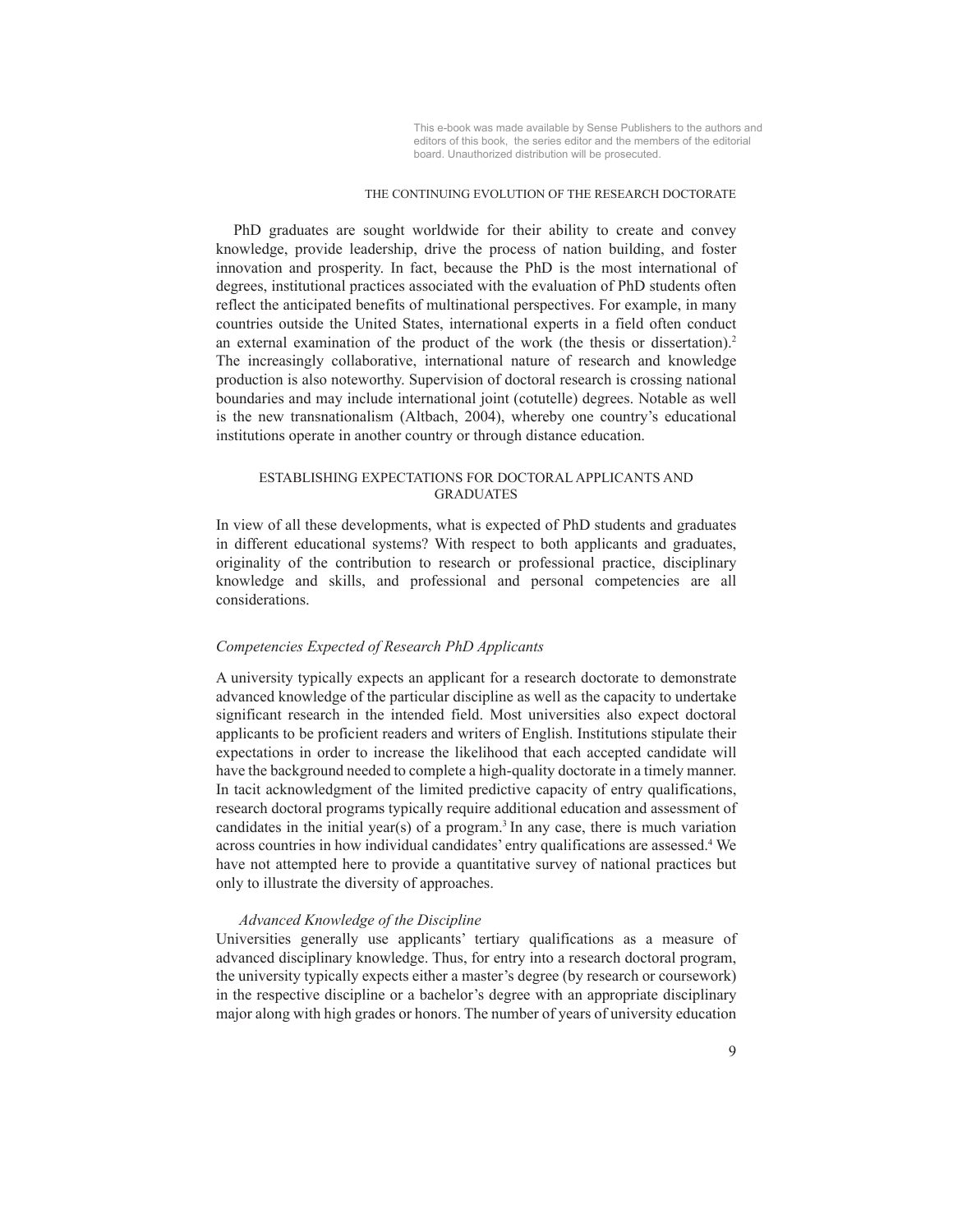#### B. L. BERNSTEIN ET AL.

considered necessary to reach the expected level of knowledge for entry varies by country, from about three to six years; this variation reflects the nature of the preceding secondary and undergraduate education in the particular country.

Research doctoral candidates in Canada, China, the Czech Republic, New Zealand, and South Asian countries like Pakistan typically have a master's degree, as candidates often do in the United States as well. In some European countries, access to doctoral studies is regulated by law and requires a master's degree as the entry point (this is the case, for example, in Hungary, France, and the Republic of Lithuania; see European University Association, 2007). In most European countries, however, access is more open, and there is a plurality of pathways.

Many universities do not explicitly identify the master's degree as the main requirement for access, although that degree does remain the most common route. In the United Kingdom, entry into a research doctoral program is possible after a three-year honors bachelor's degree or a master's degree, whereas entry is possible in Australia by way of a number of routes, including a three- or four-year bachelor's degree plus a one-year honors program (which typically has a significant research component) or a master's degree by either research or coursework.

The European University Association (2006) developed the following statement in relation to entry qualifications for doctoral programs:

In a fast-changing environment, it is essential to maintain flexibility in admissions to doctoral programmes, and full institutional autonomy: diversity of institutional missions and context, and the growing importance of lifelong learning, mean that there are good reasons for different entry requirements in institutions and programmes[,] provided fairness, transparency and objectivity [are] ensured . . . . The Bologna commitment that the second cycle [master's degree programs] gives access (meaning the right to be considered for admission) to the third cycle [doctoral programs] should be maintained, but access to the third cycle should not be restricted to this route.

It should also be recognized that some students, because of their maturity, their work experience, or other factors, exhibit core competencies at the beginning of their doctoral studies. In addition—for at least some research doctoral programs, particularly professional doctorates—universities may also recognize substantial professional experience as an appropriate additional or partial substitute requirement for entry.

#### *Capacity for Research*

Measuring a research doctoral applicant's capacity to undertake significant research in the proposed field can be more of a challenge than assessing the applicant's academic knowledge. Previous research experience remains among the best predictors of success at the doctoral level. For that reason, many countries have made heavy investments in expanding research opportunities for undergraduates, and graduate programs increasingly use such experience as a key criterion for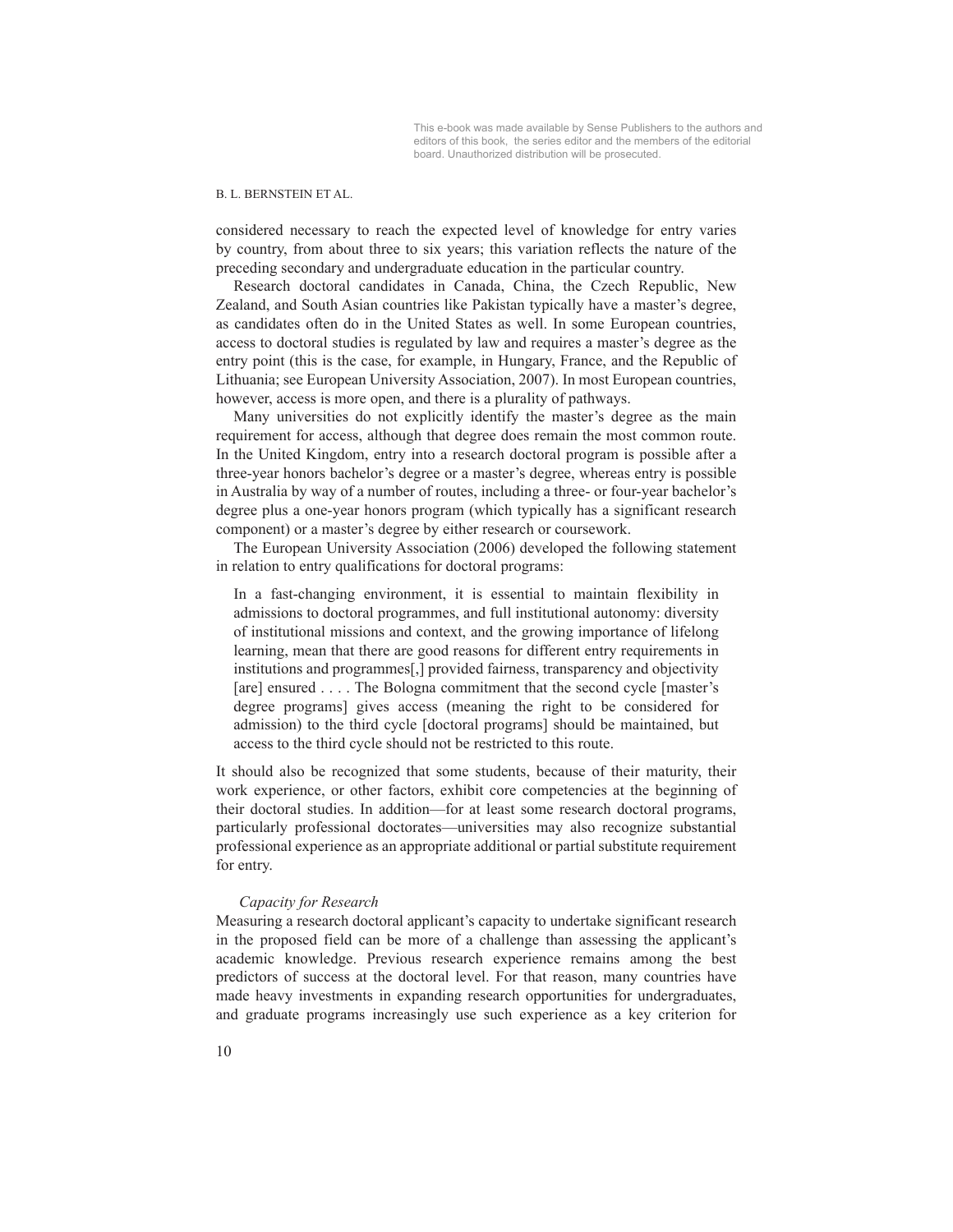#### THE CONTINUING EVOLUTION OF THE RESEARCH DOCTORATE

admission to doctoral education. In other countries, opportunities are very limited for an undergraduate or a master's degree candidate to undertake significant research.

There are also significant differences among countries with respect to doctoral candidates' exposure to critical thinking and independent learning, two competencies that are essential indicators of research capacity. These differences, like those related to the required number of years of prior education, reflect the nature of the particular country's system of secondary and undergraduate education. For example, some applicants, even at the graduate level, have been educated in systems that allow students to rely on rote learning. These students have not been encouraged to challenge teachers or book-based knowledge, and as graduate students they often find it difficult to deal with the demands of a research degree program that requires them to critically evaluate what they learn, to challenge the old, and to develop "new" knowledge. Doctoral programs need to be able to evaluate an applicant's ability to think critically and learn independently, and programs must, as necessary, support further development of these competencies. Two of the most unambiguous indications of research capacity are (1) an applicant's having earned a research master's degree from a university where stringent quality-assurance mechanisms are in place to ensure that the degree was awarded primarily on the basis of the student's own work, and (2) senior (or significant) authorship of publications in the peer-reviewed literature. Some universities allow members of their academic and research staffs, and staff members from associated research institutions, to undertake the PhD by published work (Wilson, 2002). In these cases, the doctoral admissions assessment is based on the number, the quality, and the coherence of the applicant's publications as well as on the applicant's potential to make a scholarly contribution at the doctoral level. In some countries, however, relatively few research doctoral applicants have such experience, and even when they do, it can be challenging to evaluate that experience, particularly among international applicants to doctoral programs.

#### *Proficiency in English*

English is now the language of higher education; most of the literature and most research papers are written in English.<sup>5</sup> Teaching in PhD programs is commonly undertaken in English, and the dissertation is also written in English. Even where PhD students write their dissertations in their national languages, English proficiency is essential to the ability to conduct a literature review. Consequently, fluency in the reading and writing of English is one of the prime competencies expected of applicants to doctoral programs in most countries, and English proficiency, not least among those who speak English as their first language, is an indispensable prerequisite of achieving membership in the community of researchers.

Nevertheless, according to Biggs (2003), "despite language prerequisites, many international students undoubtedly have language problems that need attention; you cannot learn if you are not fluent in the language medium of instruction." Halai (2008b), studying the first-year "doctoral experience" of four students admitted to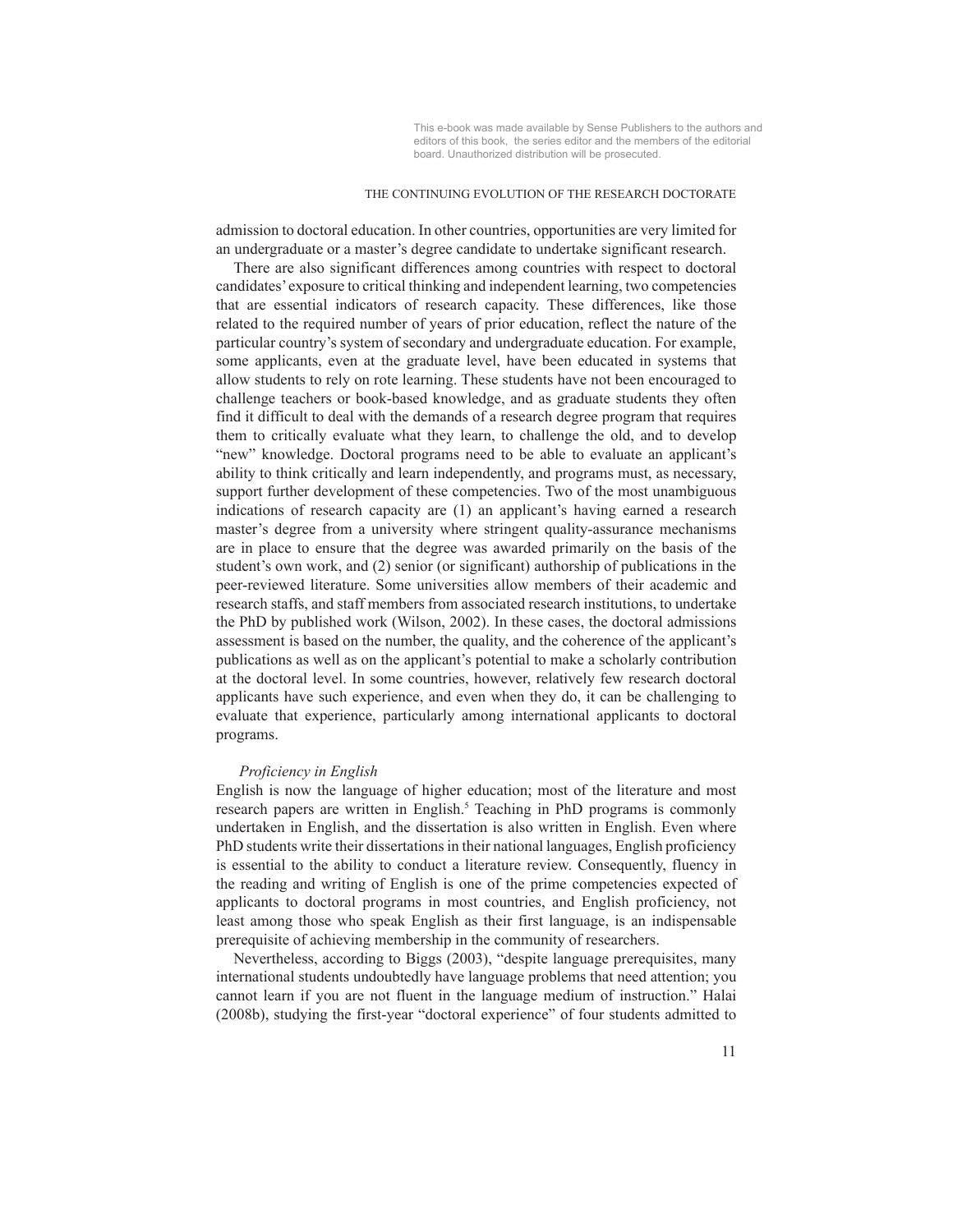#### B. L. BERNSTEIN ET AL.

the first cohort of PhD candidates at her own university in Pakistan, found that all four experienced the faculty as very demanding regarding expectations for the ability to read and write in English (which was these students' second or third language). And Singh (2004) has noted the difference between an eighteen-year-old student in India and an eighteen-year-old student in an English-speaking country: the latter is free to learn "more and more about other subjects, whereas in our country a student does not have that option" but is obliged to "learn how to operate in English," a process that "sets [the Indian student] back by a couple of years."

# *Competencies Expected of Research PhD Graduates*

Doctoral programs are now called upon to do more than prepare students to conduct research. The education of competent researchers—that is, researchers who not only can conduct research but also can communicate and contextualize their work and provide leadership in addressing the problems and needs of their regions—is an essential element of the rationale for advancing doctoral education in developing countries.

# *Technical and Contextual Intelligence*

The ability to make a contribution through original research rests on the knowledge and analytical intelligence needed to conceptualize, design, and implement a substantive original research project (see Terenzini, 1993; Australian Qualifications Framework Advisory Board, 2007; Quality Assurance Agency for Higher Education, 2008). Nevertheless, moving from conducting research studies to creating an impact requires skill in communicating research findings. Despite progress in this area, many doctoral graduates do not know how or where to communicate their findings, nor do they know how to overcome the barriers to effective communication with different types of audiences, ranging from laypersons to experts (Baram-Tsabari & Lewenstein, 2013; Rowan, 2003).<sup>6</sup>

Also essential to researchers is "contextual intelligence" (Terenzini, 1993), meaning the ability to synthesize and integrate specific research into the context of existing knowledge. For example, the instructions to examiners of doctoral theses typically ask them to comment on a candidate's capacity to place his or her research in a broader theoretical, practical, policy, and, preferably, international context. This capacity, generally reflected in the "discussion and implications" sections of journal articles, gains researchers legitimacy, trust, and respect.

According to Halai (2008a), the capacity to contextualize research findings is usually less developed in doctoral graduates in developing countries than in the graduates of more mature doctoral programs, but in developing countries it is particularly important for doctoral graduates to be able to take leadership roles as contributors to the research-based knowledge relevant to their chosen careers. In the developing nations, where educational institutions and their graduates constitute the hope for economic growth, for development of infrastructure, and for reduction of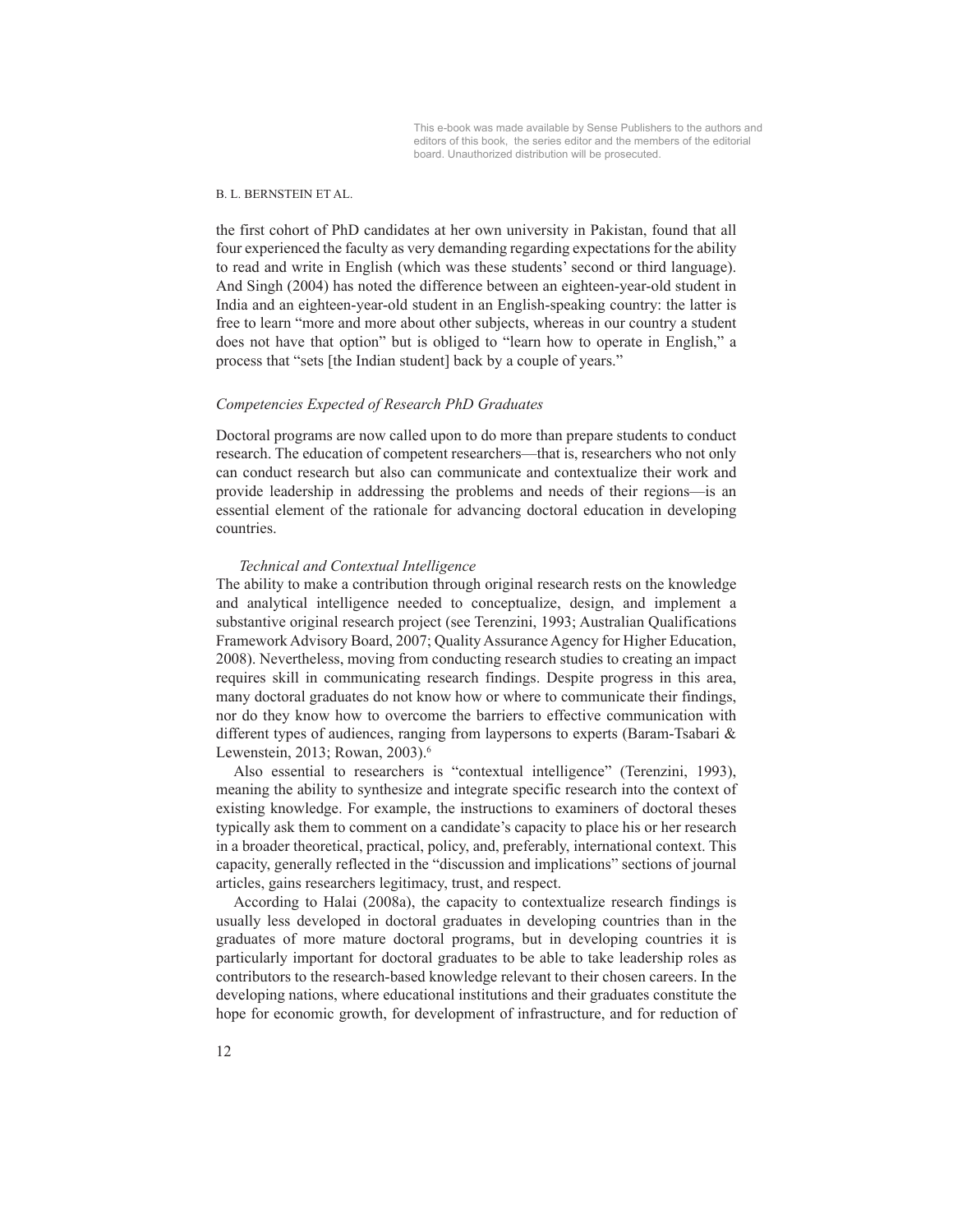#### THE CONTINUING EVOLUTION OF THE RESEARCH DOCTORATE

poverty (Bloom, Canning, & Chan, 2005), a fundamental need is to provide training for teachers and strengthen primary and secondary education. The importance of educating university faculty for the preparation of teachers cannot be overestimated: a top priority in the developing world is to provide graduate-level preparation to faculty in tertiary educational settings.

## *Transferable Skills*

There is broad and increasing agreement that doctoral candidates should be trained in ways that include the development of transferable skills (that is, generic professional competencies that are equally applicable to all professional settings). Any discussion of transferable skills must be grounded in an understanding of the transformational shifts of recent decades. The knowledge society now demands skills of workers and leaders that are different from the skill sets of the past.<sup>7</sup> Indeed, the transformation to a global knowledge economy has been accompanied by what is perhaps the most dramatic in a series of shifting expectations for doctoral graduates. In the knowledge economy, three categories of competencies have been considered key: (1) the ability to act autonomously, (2) the ability to use tools interactively, and (3) the ability to function in socially heterogeneous groups (see Rychen & Salganik, 2001; OECD, 2002). In addition, competent performance in a global society has been considered to involve flexible adaptation of ever-changing technical, interpersonal, and methodological skills (lifelong learning).

A growing body of reports also lists desired characteristics of PhD graduates that extend beyond the generation and application of new knowledge (the two areas of professional competence most commonly associated with "stewards of the discipline," to cite a term coined by the Carnegie Initiative on the Doctorate; see Golde, 2006). For example, in a report on the groundbreaking "Re-envisioning the PhD" project in the United States, Nyquist (2002) summarizes the views of hundreds of stakeholders in doctoral education; the core competencies reported as being sought by employers and students alike include the following nonacademic ones:

- Commitment to a chosen career on the basis of an understanding of varied opportunities and paths
- Teaching competency, broadly construed
- Understanding of the diversity of students, the workforce, and the global economy
- Ability to assume, as a responsibility of leadership, the roles of mentor and scholar-citizen
- Understanding of ethical conduct in all roles
- Effective communication
- Ability to work in teams
- Ability to translate expertise for understanding by public audiences and policy makers

Likewise, in a 2006 national US survey of PhD recipients in the social sciences, Nerad, Rudd, Morrison, & Picciano (2008) found that competencies like communication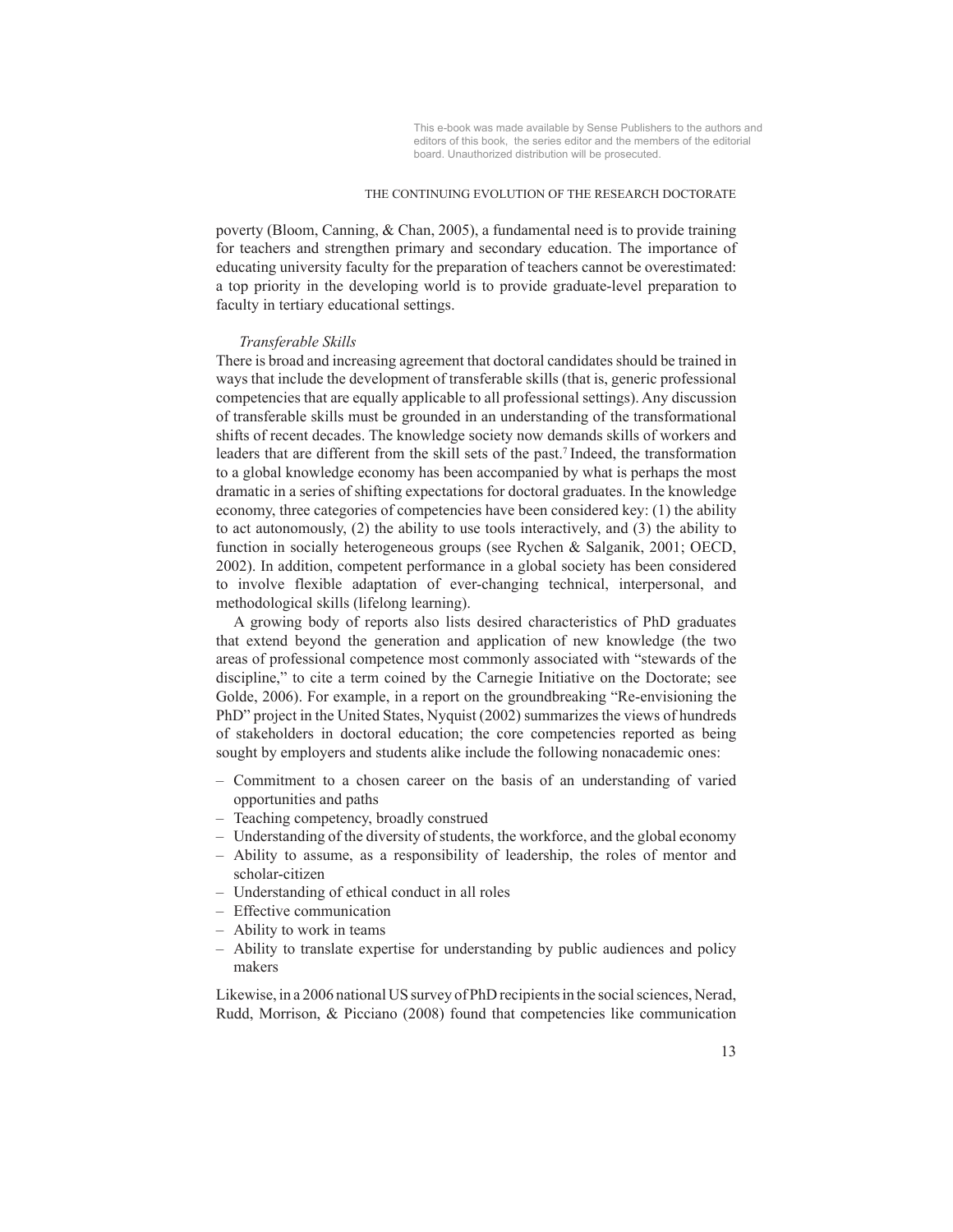#### B. L. BERNSTEIN ET AL.

skills, working in teams, working in interdisciplinary contexts, and managing people and budgets were very important for the positions held by these graduates five or more years after earning their degrees. Nevertheless, when the respondents to the survey were asked to rate the quality of the preparation they had received for these nonanalytical competencies, they gave their doctoral programs very low ratings in these areas.

Kuijpers and Scheerens (2006), defining career competencies in terms of selfmanagement abilities or behaviors (that is, abilities or behaviors relevant to all careers, irrespective of the particular position or setting), identify five self-assessed behaviors and motives related to career development: (1) reflection on work-related capacities, (2) reflection on career-related motives, (3) work exploration (that is, the search for environments where work competencies can be deployed), (4) career control (planning and self-promotion), and (5) networking (building and maintaining career-relevant contacts). Dwyer, Millett, and Payne (2006) include creative problem solving and communicating with diverse colleagues and clients among the desirable skills.

Research Councils UK (RCUK), the strategic partnership of the United Kingdom's seven research councils, developed a comprehensive list of the skills to be acquired by PhD students.<sup>8</sup> Thirty-six skills were identified, including seven having to do with personal effectiveness (willingness to learn, creativity/originality, open-mindedness, self-assessment, self-discipline, awareness of support, and self-reliance), three related to teams and/or networking (networking, working in teams, and acquiring feedback skills), and four pertaining to career management (professional development, career management, development of transferable skills, and ability to promote oneself). One level of each competency, with behavioral indicators, was defined for the skill level expected of a student completing a PhD in engineering and the physical sciences.

Since 1998, the government of Australia has required all Australian universities to provide statements of the attributes expected of graduates of all degree programs. For example, according to the University of Melbourne's statement, doctoral education at that institution seeks

to develop graduates who demonstrate academic leadership, increasing independence, creativity and innovation in their research [and to] encourage the acquisition of a wide range of advanced and transferable skills. In addition, professional doctoral studies provide advanced training designed to enhance professional knowledge in a specialist area.

The university expects its doctoral graduates to possess the following qualities and skills:

- Advanced ability to initiate research and formulate viable research questions
- Demonstrated capacity to design, conduct, and report sustained and original research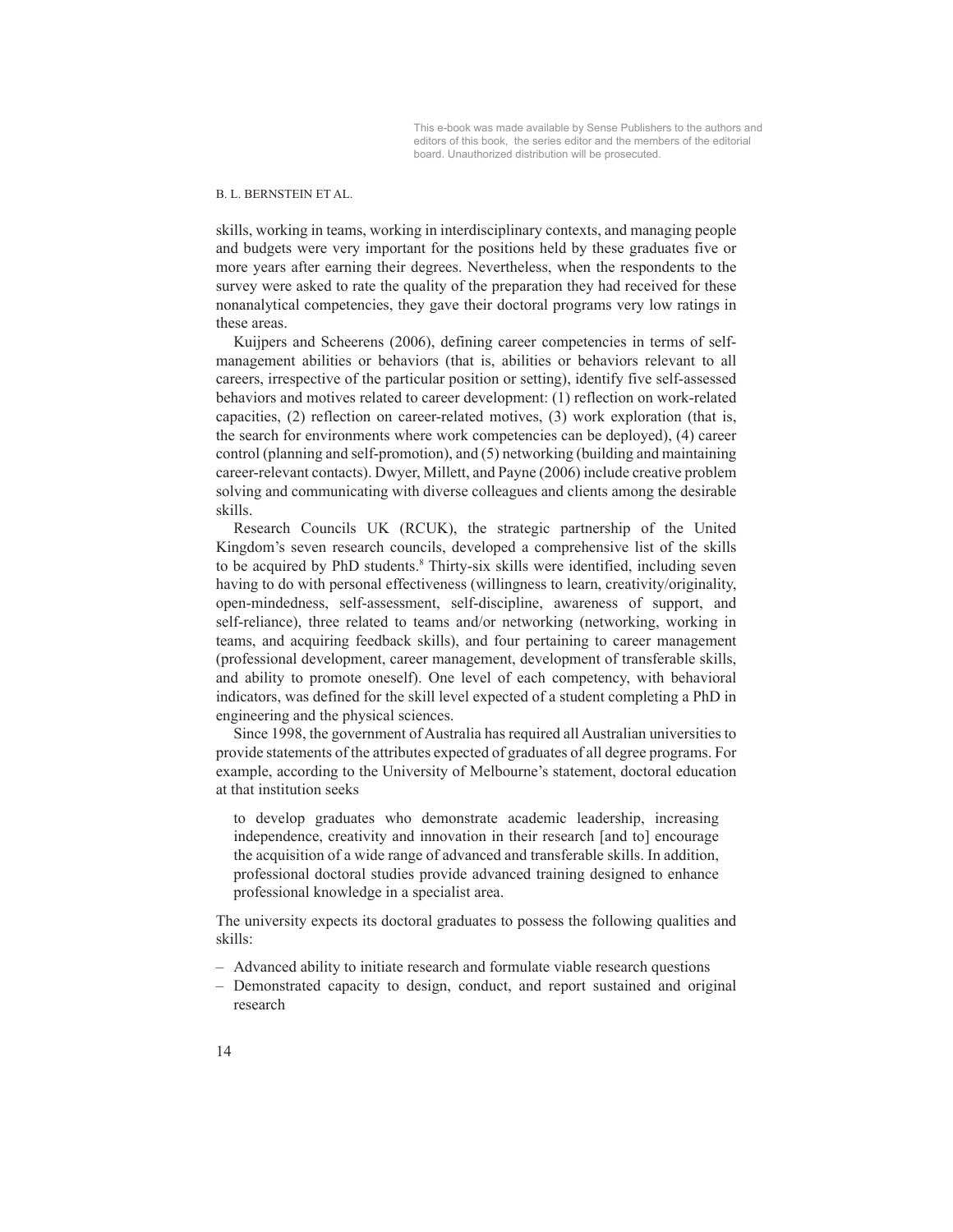#### THE CONTINUING EVOLUTION OF THE RESEARCH DOCTORATE

- The capacity to contextualize research within an international corpus of specialist knowledge
- Advanced ability to evaluate and synthesize research-based and scholarly literature
- Advanced understanding of key disciplinary and multidisciplinary norms and perspectives relevant to the field
- Highly developed problem-solving abilities and flexibility of approach
- The ability to analyze critically within and across a changing disciplinary environment
- The capacity to disseminate the results of research and scholarship through oral and written communication to a variety of audiences
- The capacity to cooperate with and respect the contributions of fellow researchers and scholars
- Profound respect for truth and intellectual integrity, and for the ethics of research and scholarship
- Advanced facility in the management of information, including, where appropriate, the application of computer systems and software to the student's field of study
- An understanding of the relevance and value of their research to national and international communities of scholars and collaborators
- Awareness, where appropriate, of issues related to the management of intellectual property and the commercialization of innovation
- The ability to formulate applications to relevant agencies, such as funding bodies and ethics committees

# *Understanding the Need for Transferable Skills*

The nature of preparing for, applying to, and graduating from a PhD program has changed dramatically over time. In addition, although the last two decades have seen an increase in the number of PhDs awarded, in some fields that increase has been accompanied by decreased demand for traditional researchers. Given these changes, it is important to understand why the need for training in transferable skills has come to exist, and how expansion of learning outcomes at the doctoral level may fundamentally change the way in which research doctoral programs are structured.<sup>9</sup>

In earlier years, PhD programs' intense focus on research training was intended to prepare research scholars and faculty for research universities (indeed, preparing scholars for the academy remains the focus of many departments). But new realities have led to calls for a broader agenda in doctoral education. According to Nerad et al. (2008), "PhD careers today demand competencies not traditionally acquired in PhD education." There is also growing recognition that what universities typically offer in graduate programs is different from what students actually expect and want. Golde and Dore (2001) go so far as to identify a "three-way mismatch . . . between the purpose of doctoral education, aspirations of the students, and the realities of their careers—within and outside academia."<sup>10</sup>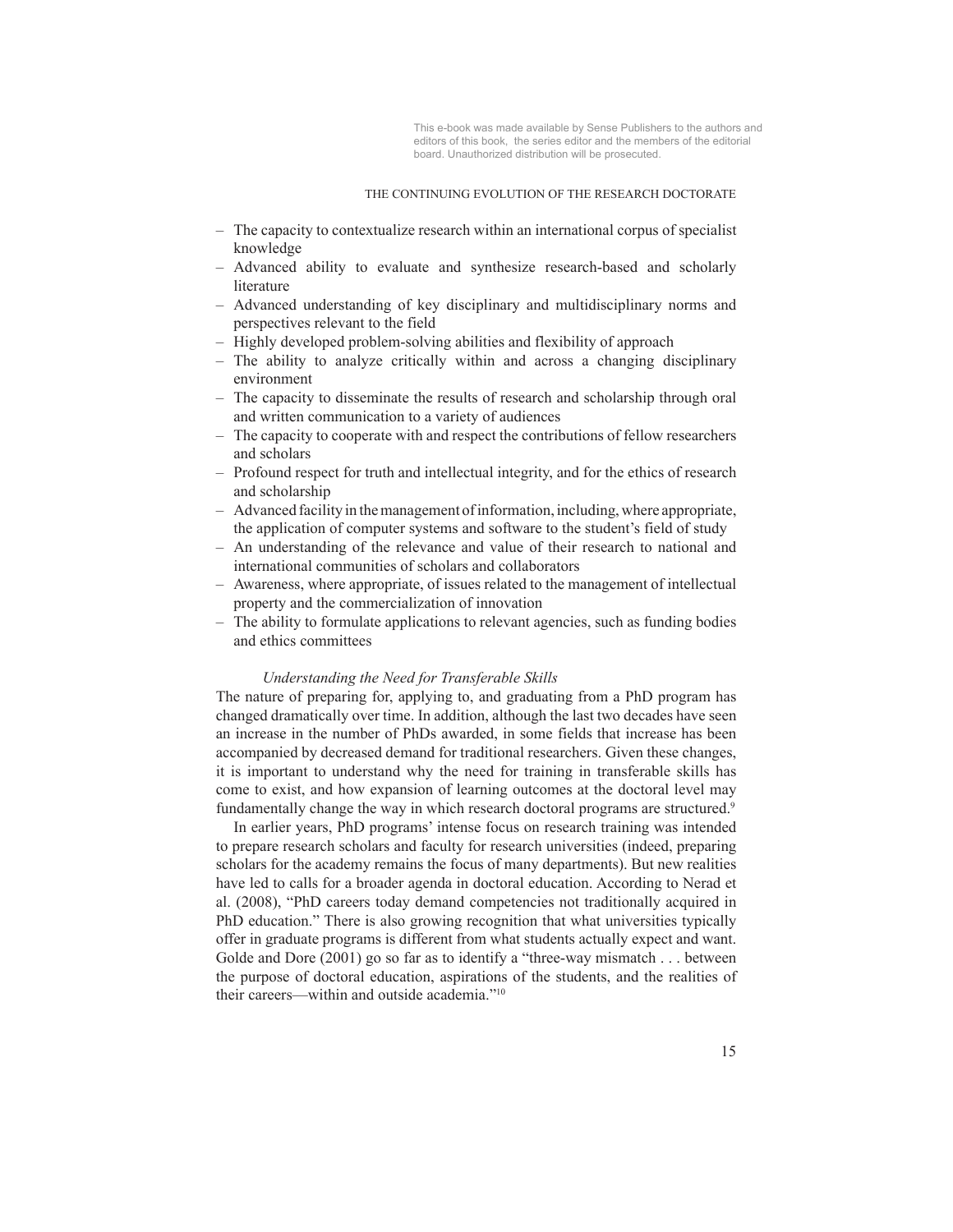#### B. L. BERNSTEIN ET AL.

In many countries, the professional roles and settings embraced by today's doctoral graduates reach beyond the walls of the research university. These new roles—together with responsibility for providing leadership in various occupational settings, promoting innovation and competitiveness, and preparing future practitioners, leaders, and scholars—demand skill sets that extend far beyond those associated with cognition, analysis, technical applications, and research, the traditional competencies transmitted through doctoral education.

In addition, even though most individuals admitted to PhD programs in the major academic centers continue to aspire to university-based research careers, many students and graduates change their interests along the way, whereas still others are unable to secure the academic positions they had hoped to find. And in the United States, in some fields (for example, engineering and bioscience), even those PhDs who still aspire to academic careers have been taking academic positions outside research universities—a trend likely to continue, since current demographic changes in education will probably increase the need for qualified faculty in what are primarily teaching universities and colleges.<sup>11</sup>

Moreover, not only are doctoral graduates' initial career environments more diverse, there have also been marked changes in the form and typical progression of a PhD holder's career. Career paths in the modern and dynamic knowledge economy are influenced by greater vertical and horizontal mobility, by frequent variation in work tasks, and by individuals' free agency (Kuijpers & Scheerens, 2006). Accordingly, many graduate schools in the United States and elsewhere offer seminars and programs intended to help PhD graduates become more versatile in meeting the demands of nonacademic work.

The international context of doctoral preparation, and of PhD graduates' mobility, offers additional impetus for broadening the conceptualization of world-class, globally literate doctoral-level preparation. As a consequence, some scholars, lamenting that doctoral programs produce graduates with narrow perspectives and skills, have called for expanding doctoral programs to include a "general education" (Stimpson, 2002) so as to create a better match between life and work in an increasingly complex, diverse, interconnected world.

The importance of developing an expanded skills agenda for doctoral education has been the focus of a series of reports and recommendations in the United States, the United Kingdom, Australia, and Canada, among other countries. For example, the three major research agencies in Canada organized a conference to discuss transferable skills, after which the Canadian Association for Graduate Studies produced a document on professional skills development for graduate students (Canadian Association for Graduate Studies, 2008).

In the United States, a report issued by the National Academy of Sciences (Committee on Science, Engineering, and Public Policy; National Academy of Sciences; National Academy of Engineering; & Institute of Medicine, 1995) called for an improved version of PhD education, a mode that would "retain the existing strengths . . . while substantially increasing the information available, the potential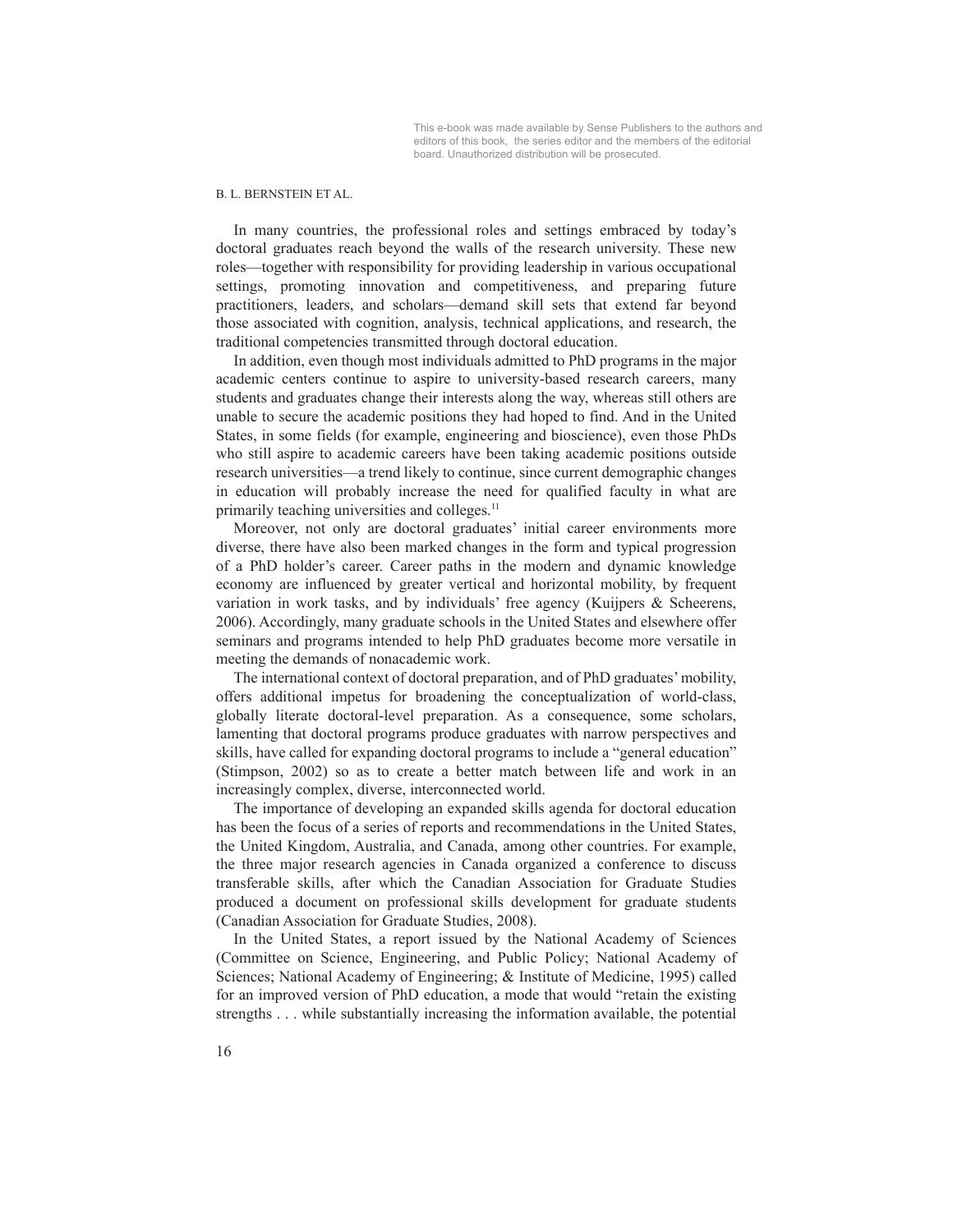#### THE CONTINUING EVOLUTION OF THE RESEARCH DOCTORATE

versatility of the students, and the career options afforded to them." As examples of crucial career skills, the report cited the ability to communicate complex ideas to nonspecialists and the ability to work well in teams. Another US-based report (Woodrow Wilson National Fellowship Foundation, 2005) implies that the purpose of doctoral education should be reframed as preparing the next generation of intellectual leaders, some of whom will become teacher-scholars while others become practitioners. In an introduction to a report on the Carnegie Initiative on the Doctorate, Shulman notes that the PhD "is a route to many destinations, and those holding the doctorate follow diverse career paths. Some seek out a life in academe, while others choose business or industry, or work in government or nonprofit settings. Yet all are scholars, for the work of scholarship is not a function of setting but of purpose and commitment. The profession of the scholar requires specialized, even esoteric knowledge. But it also entails a larger set of obligations and commitments that are not only intellectual but moral" (cited in Walker, Golde, Jones, Bueschel, & Hutchings, 2008, p. 8).

In the United Kingdom, a recommendation (Roberts, 2002) for training in transferable skills was reinforced by the government in two key ways. First, expectations were established for new "threshold standards" to represent an essential minimum for high-quality doctoral research degree programs (Department for Employment and Learning, Northern Ireland; Higher Education Funding Council for England; Higher Education Funding Council for Wales; & Scottish Higher Education Funding Council, 2003). Second, the UK Quality Assurance Agency Code of Practice for Research Degrees (Quality Assurance Agency for Higher Education, 2004) has based the requirement for documentation of transferable skills on the assertion that transferable skills are vital to graduates' ability to make a successful transition to employment and to assume personal long-term responsibility for managing their careers.

#### *Responding to the Need for Transferable Skills*

There is variety in the approaches that have been introduced for training in transferable skills. These approaches include formal, informal, and self-directed methods, but whatever form such preparation takes, it is deliberately designed to extend beyond the one-to-one apprenticeship that is the "signature pedagogy" (Shulman, 2005) associated with research doctorates (Walker et al., 2008). In France, for example, seminars called *doctoriales* offer doctoral students in the sciences opportunities to develop employability skills; weeklong seminar retreats are also available. With significant governmental funding, the UK Grad Programme and the Vitae organization into which it later evolved have provided exemplary and nationwide opportunities for graduate students in the United Kingdom to develop a wide array of transferable skills.

Also in the United Kingdom, as well as in Australia and the United States, many institutions have developed short courses or workshops on pertinent career-related topics. The University of Manchester, for instance, offers a series of workshops for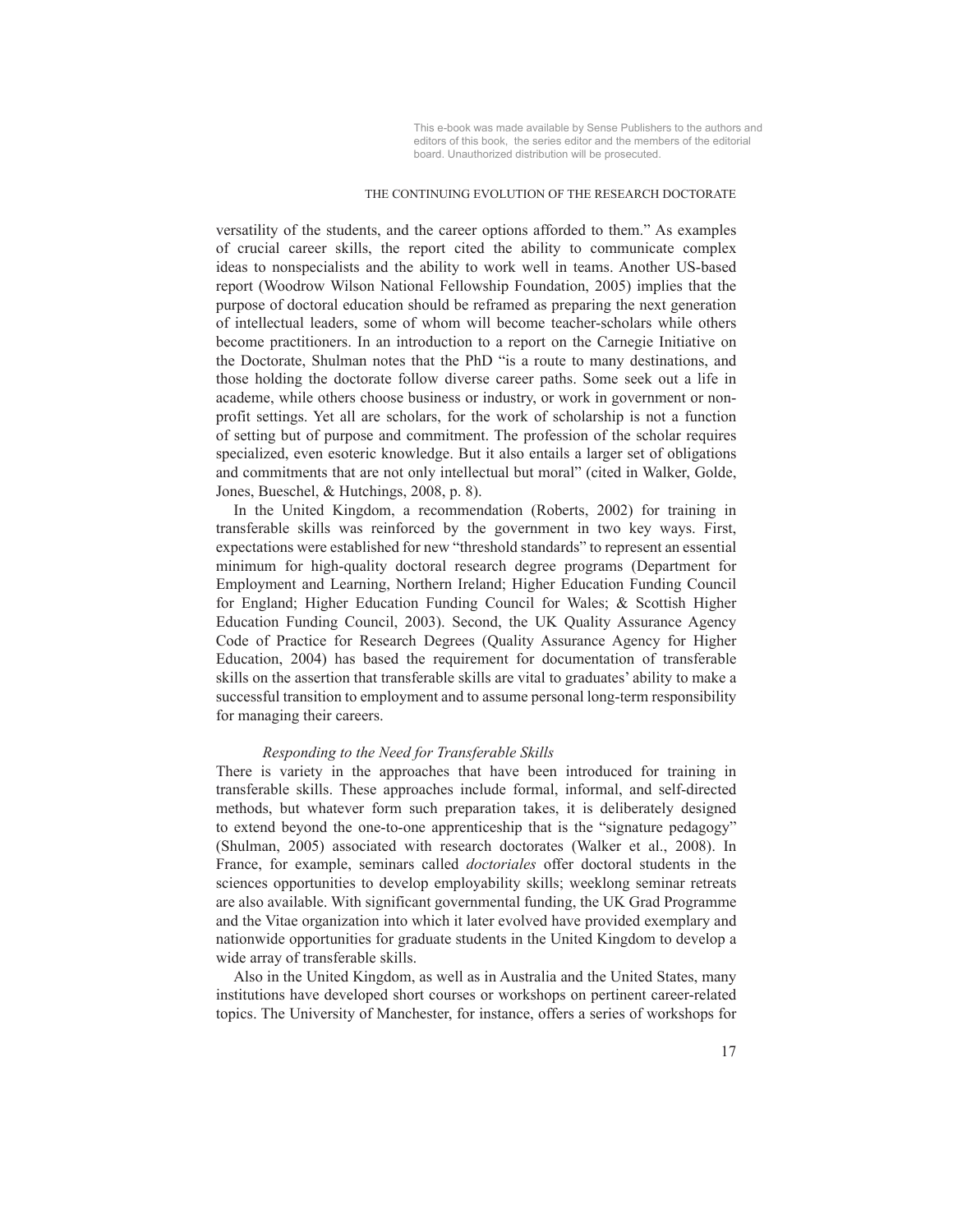#### B. L. BERNSTEIN ET AL.

research, and the university also offers graduate students instruction on topics that include networking, creating ideas, critical thinking, management, and starting a business. Training in nonacademic skills is generally optional for students in the United Kingdom, but the Quality Assurance Agency for Higher Education does require UK universities that award doctorates to offer a personal development plan that provides a means for students to increase and monitor their personal and professional skills, including skills for managing their careers, setting personal goals, and tracking their progress toward those goals. In the United States, an initiative to offer doctoral students training in personal, professional, and communication skills is under way at Arizona State University, where Bernstein and her colleagues have developed *Career*WISE, a free Internet-delivered resource that provides individualized skill training and resources for building career resilience among women in science and engineering doctoral programs, the areas where women are most underrepresented (Bernstein, 2011).<sup>12</sup>

#### *Assessing Transferable Skills*

The establishment of learning objectives for core career competencies rests on the assumption that the achievement of these competencies will be assessed in some fashion. In many countries, substantial work has been done to create processes and requirements for evaluating doctoral degree programs. There has also been much recent work on identifying, operationalizing, and assessing the competencies needed for entering particular professions, such as teaching, engineering, and psychology (see, for example, Committee on International Relations in Psychology Task Force, 2009). Nevertheless, the literature is sparse with respect to graduate-level assessment of students' competencies (Maki & Borkowski, 2006).

Amid increasing efforts to create opportunities for PhD students to learn transferable skills, the emerging challenge lies in developing ways to evaluate the effectiveness of such efforts. One issue identified by Shaw and Green (2002), who developed tentative benchmarks for the doctoral outcomes suggested in the United Kingdom (outcomes now codified in Quality Assurance Agency for Higher Education, 2008), is that it is much easier to develop credible benchmarks for those products of learning and research that can be assessed during the examination process than to develop benchmarks for process outcomes like time management, compliance with deadlines, facility with interpersonal and group interactions, motivation, tenacity, proactivity, independence, and autonomy—all transferable skills and qualities that are highly valued by employers, including universities. Notwithstanding that difficulty, it is important to evaluate both types of outcomes, whether the doctoral degree is obtained by research or coursework, and whether doctoral learning is applied in scholarly or practice settings. Another issue is that there has been virtually no scholarly attention to the assessment of transferable skills, apart from efforts based on self-ratings.<sup>13, 14</sup> The emerging practice of preparing a professional portfolio (Walker et al., 2008) to document knowledge and skills may be a promising approach in that construction of a portfolio to document transferable skills reinforces the intended relevant learning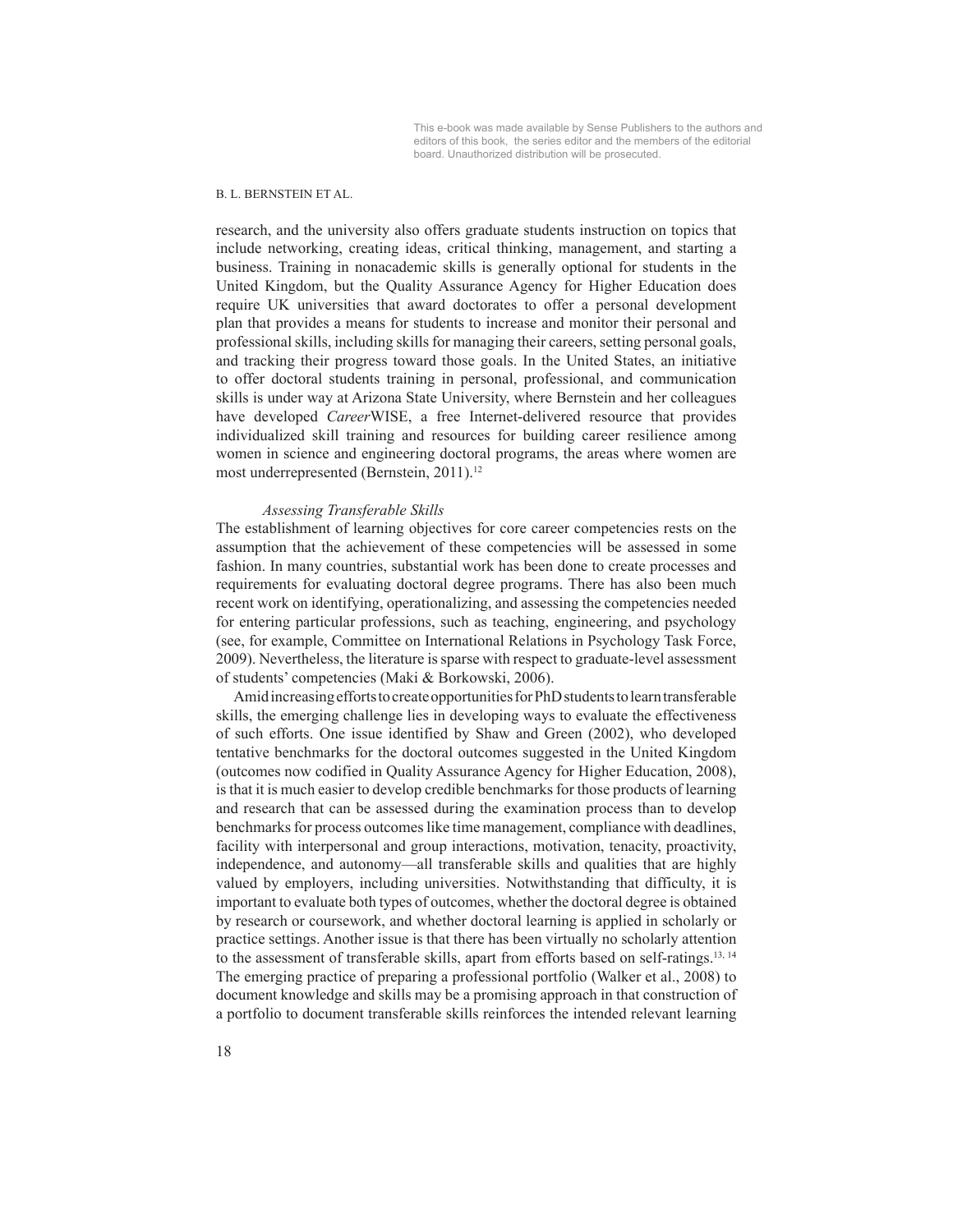#### THE CONTINUING EVOLUTION OF THE RESEARCH DOCTORATE

outcomes by making the student responsible for reflection, critical self-assessment, documentation, and self-presentation (Cyr & Muth, 2006; Walker et al., 2008).

#### EVALUATING THE OUTCOMES OF DOCTORAL EDUCATION

The ability to evaluate the effectiveness of doctoral education rests on adequate assessment of individual learning. But it is also important to note that assessments of research productivity and learning outcomes at the doctoral level have value beyond determining students' readiness to graduate. Faculty, in bringing the habits of scholarly inquiry and evidence to their work with students, must have "difficult conversations" (Walker et al., 2008, p. 146) about the purposes and intended outcomes of a given program so that assessments of learning can provide evidence not only of whether students are meeting program goals but also of how those goals might be advanced more effectively. The previous section of this chapter addressed assessment in terms of the specific skills and characteristics that should be expected of today's research PhD applicants and graduates. This section considers possibilities for and approaches to evaluating the research doctorate itself as an educational outcome.

Although improvement in doctoral programs around the world continues to be an important concern (Council of Graduate Schools, 2010), processes for quality assurance and accreditation vary widely across countries. Similarly, despite general agreement on the desired fundamental outcomes of research doctoral education, countries vary considerably in their practices with respect to the awarding of a research doctorate. This is true in particular regarding the examination of the candidate's thesis or dissertation, the relative importance placed on the candidate's oral examination, and, in some contexts, requirements related to the candidate's publications in peer-reviewed literature.

Pressure to harmonize these practices, and to develop consensus on criteria against which the quality of a research doctorate can be benchmarked, has been increasing (in Australia and the United Kingdom, for example). Pressure will also come from the continued globalization of doctoral programs, both at the regional level (for instance, through the Bologna Process) and at the level of bilateral agreements developed between universities for conjoint doctoral enrollments (by way of such agreements as cotutelle arrangements).

#### *Examining the Thesis or Dissertation*

In most cases, the *procedures* for evaluating successful completion of a dissertation or thesis are defined by faculties, universities, or governments, but there is no consensus, not even by discipline, on the *criteria* for judging the quality of a dissertation (Walker et al., 2008). Mullins and Kiley (2002), for example, have found that even when universities specify the criteria for awarding the doctorate, experienced examiners tend not to rely on institutional criteria but rather on their own judgments of whether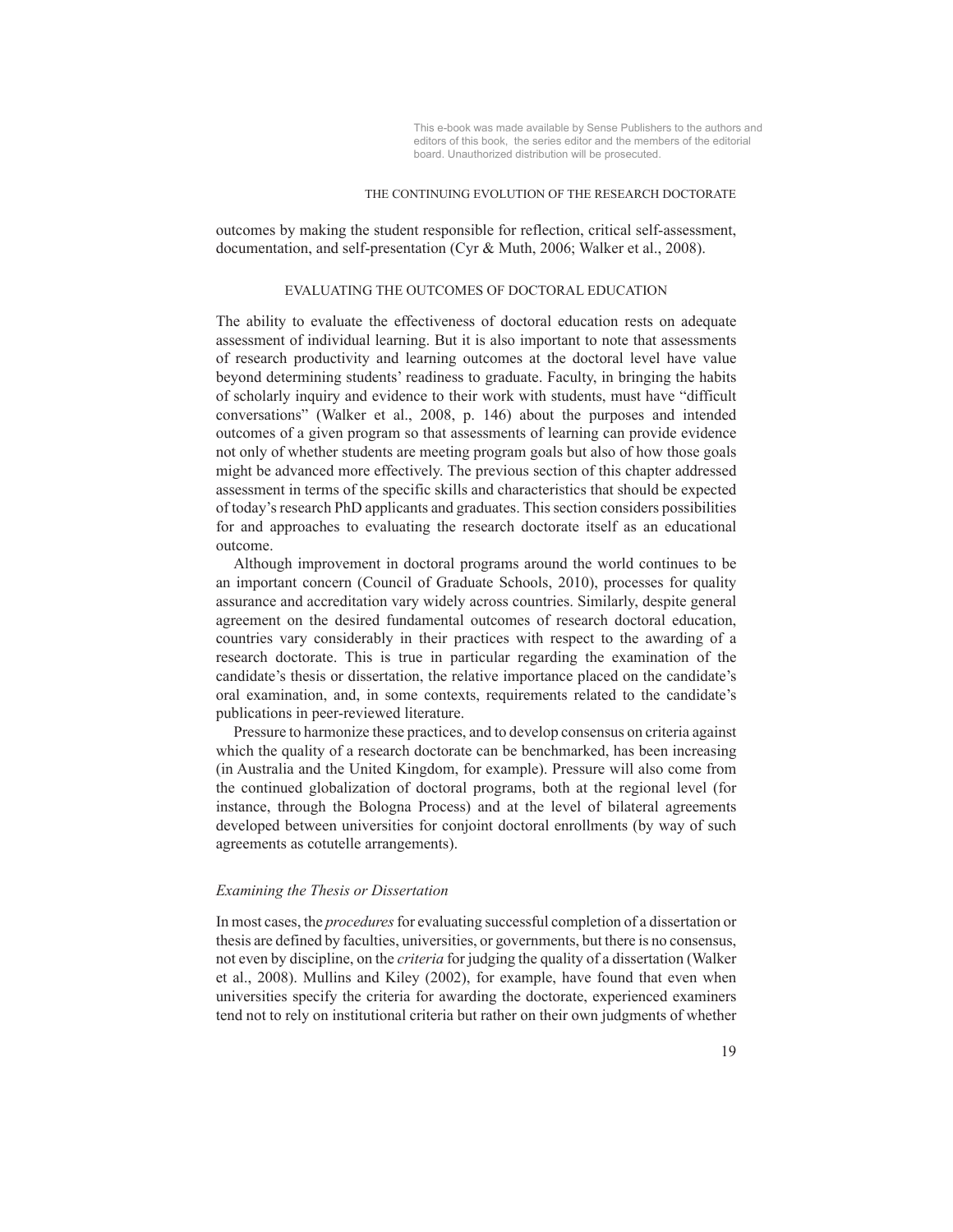#### B. L. BERNSTEIN ET AL.

a thesis or dissertation meets the required standard. By contrast, inexperienced examiners pay more attention to institutional criteria but are unsure of where the boundaries lie with respect to characterizing a thesis or a dissertation as very good or poor, and they view their uncertainty as a major issue, especially if they have no familiarity with theses or dissertations other than their own (Kiley & Mullins, 2004).

There are also marked differences in the examination process from one country to another. In the United States, examination of the dissertation is usually conducted by the candidate's dissertation committee, which may or may not include members external to the university. Elsewhere—for example, in Canada, in most European countries, and in the United Kingdom—the examiners include the candidate's supervisors as well as one or two external examiners (who typically also participate in the oral examination). In Australia, it is a governmental requirement for at least two independent external examiners to scrutinize a research doctoral thesis and make recommendations to a university thesis committee. Notably, some Australian universities also use internal examiners. Bourke, Holbrook, and Lovat (2006) found that all eight of the Australian universities in their sample permitted additional examiners, particularly when the primary examiners disagreed on their recommendations (in which case an additional examiner, usually external, might be asked to adjudicate the conflicting reports of the primary examiners or to provide an additional report on the thesis or dissertation itself).

#### *Conducting the Oral Examination*

In most European countries, in North America, and in New Zealand, a *viva voce* (oral examination of the candidate) is a mandatory component of the doctoral examination process. But there is considerable variation in how the *viva voce* is conducted. Procedures may include a public seminar presentation (followed by a closed session with the candidate's thesis committee) or a public oral defense of the thesis. In Australia, it is increasingly common for a university to require a research doctoral candidate to present an exit or precompletion seminar before submitting the thesis for examination.

Also in Australia, as well as in Brazil, India, Malaysia, and South Africa, the oral examination is optional rather than mandatory, and selection of this option is typically infrequent if the decision is left to the discretion of the candidate. In addition, some universities conduct an oral examination only in certain situations to resolve dissonant reports from examiners, for example, or at the request of an examiner who has found a level of ambiguity in the candidate's thesis, or when an examiner questions the candidate's grasp of a particular issue.

#### *Requiring Peer-Reviewed Publications*

Countries also differ with respect to the requirement for published research to constitute one element of earning a doctorate. In the United Kingdom, for example,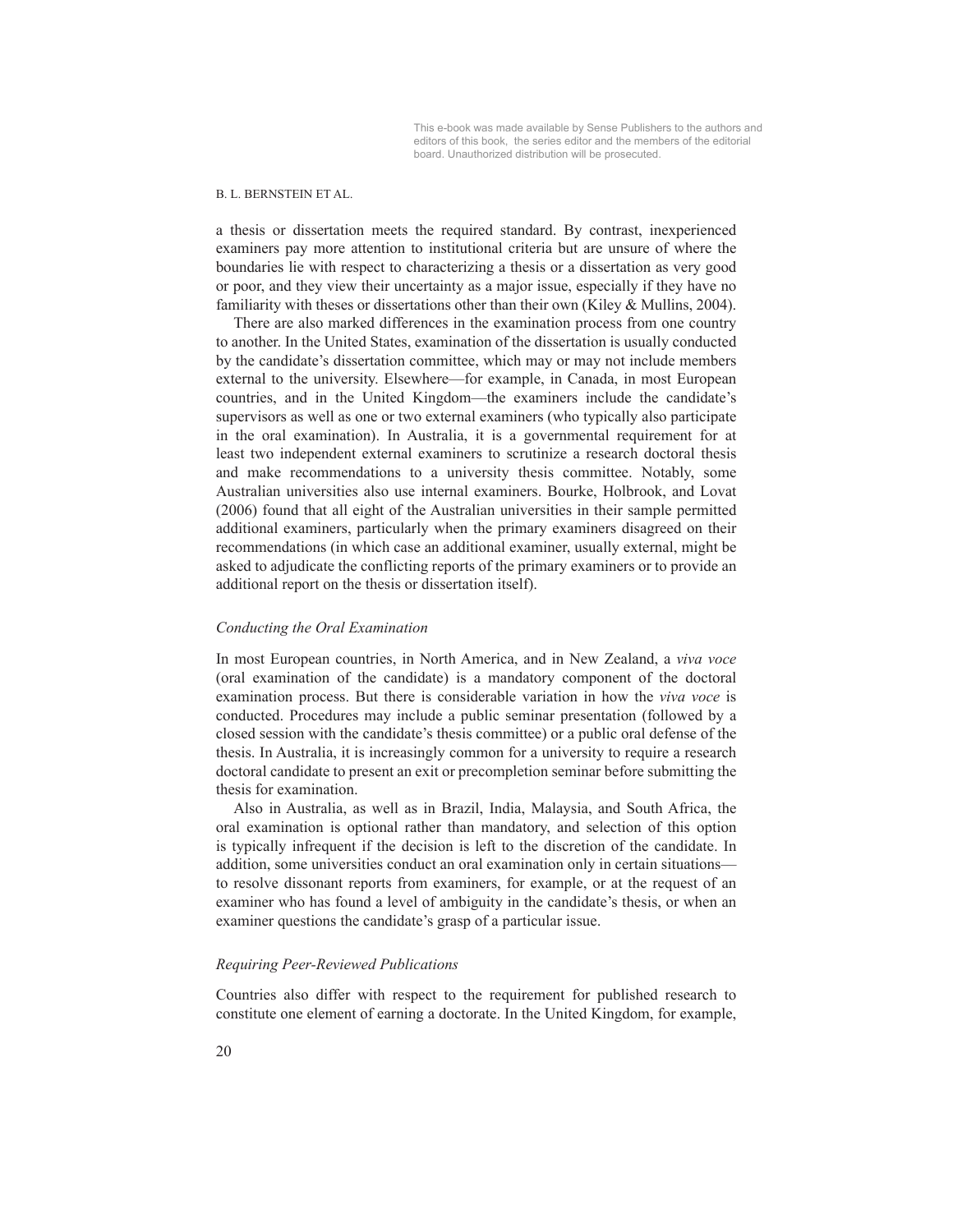#### THE CONTINUING EVOLUTION OF THE RESEARCH DOCTORATE

the doctoral learning outcomes specified by the Quality Assurance Agency for Higher Education (2008) suggest that the research submitted for the doctoral degree should merit publication, although UK universities have seldom if ever expected a PhD candidate to publish the results of doctoral research as a prerequisite of having the thesis examined (unless the candidate is undertaking the PhD by published work; see Wilson, 2002). By contrast, the life sciences department of at least one leading Chinese research university requires a PhD candidate to have at least two papers accepted for publication in Institute for Scientific Information journals before the candidate's thesis can be examined (Office of the President, Sun Yat-Sen University, Guangzhou, 2008). And in many European countries, such as the Netherlands and Denmark, the PhD candidate produces the thesis (which includes an integrated introduction and conclusion) as a publication or collection of publications brought out by the university from which the doctorate is sought.

Many universities now expect (or require) doctoral theses to be posted on the Internet for publication in e-repositories, or through national programs.<sup>15</sup> The growing pressure for research PhD candidates to publish their doctoral research raises important questions about research conducted in a team context, as research is typically conducted in the laboratory sciences or in interdisciplinary collaborations: a research PhD candidate normally makes a declaration that the thesis is a product of his or her own research except as otherwise indicated, and yet candidates are increasingly required to describe, and even to quantify, their own contributions relative to those of other team members, who are listed as co-authors of the published research.

#### CURRENT FORCES FOR CHANGE IN RESEARCH DOCTORAL EDUCATION

The likely drivers of change in doctoral education over the next decades can be classified into three broad categories: (1) changes in the contexts and sites where research is conducted and where research training is delivered, (2) changes in how knowledge is produced, organized, distributed, and used, and (3) changes in the demographic makeup of those who are pursuing or will pursue the research doctorate.

#### *Research Contexts*

The single most important driver of change in doctoral education is arguably an economic one. For example, the enormous and rapidly escalating costs of "big science" mean that researchers, especially in universities, must forge new partnerships simply in order to gain access to the instrumentation and human capital necessary to sustain the research enterprise. Meanwhile, in the arts and humanities, the rapidly rising costs of scholarly publication, together with pressure on library budgets, are challenging notions of the doctoral dissertation as a monograph. It is clear that research and scholarship in all disciplines will rely on financial support from the governmental, academic, and private sectors and will increasingly involve team members who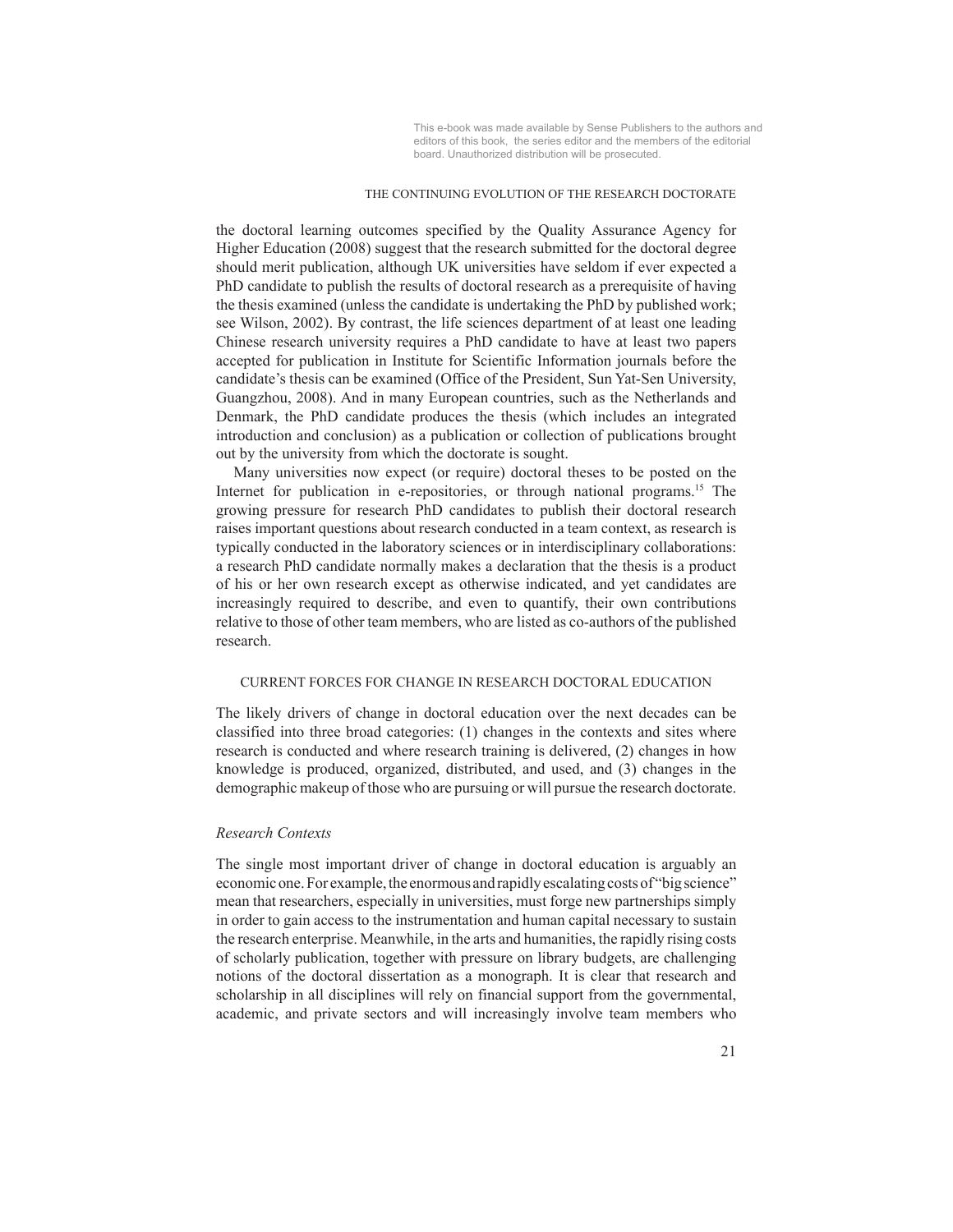#### B. L. BERNSTEIN ET AL.

cross national and disciplinary boundaries. As a result—given the nature of these new partnerships, their costs, and growing awareness of the importance of research to national economies—more and more stakeholders are paying close attention to whether they are getting their money's worth. It is this reality, in large part, that underlies a recurring theme of this chapter: the importance of developing appropriate standards for evaluating the quality of the major doctoral research products (theses or dissertations) and for assessing the outcomes of programs designed to enhance the capacity of doctoral graduates to work in the interdisciplinary, multicultural, rapidly changing contexts characteristic of the twenty-first century.

If the knowledge economy and the costs of doing research are the distal forces driving changes in doctoral education, a more proximal driver is the geographic mobility of the scholarly labor force. The need to prepare a workforce of scientists and scholars who can work across national boundaries and in different settings, coupled with the great attention now being given to accountability and assessment, is generating increased attention to the desirability of developing a globally defined set of expected outcomes for doctoral learning.

The dissertation or thesis will almost certainly remain the essential artifact of doctoral education, although it continues to expand beyond its traditional written form (for example, by incorporating performances, digital works, and exhibitions). Nations will probably continue such practices as the use of a supervisory committee and the use of both an oral and a written defense of the thesis or dissertation, but demands for indicators of quality are likely to become more widespread. Employers in both the academic and the private sector will increasingly expect and demand a more transparent system so that they can better evaluate the credentials of the people they seek to employ across the global labor marketplace.

In a potentially transformational shift, competency-based approaches to delivering and documenting the outcomes of doctoral education are likely to become both more common and more sophisticated. As noted earlier, the conversation about this change in approach has already begun. There is general agreement, for example, that teamwork, communication skills, and intercultural or global awareness are important dimensions of doctoral preparation, and yet there is much less agreement about which additional competencies will characterize the most productive scholars and leaders of the coming century, or about how those future scholars and leaders might be best and most efficiently educated.

#### *Production and Distribution of Cutting-Edge Scholarship*

Just as forces external to the academy are driving change in the area of doctoral education, so too is the evolving nature of scholarship. For example, Ortega (2008) has speculated on a number of issues related to five core competencies that may become part and parcel of the twenty-first-century research doctorate: (1) competencies related to interdisciplinarity, (2) synthetic or inductive approaches to research, as the focus increasingly shifts away from deductive or analytical modes of scholarship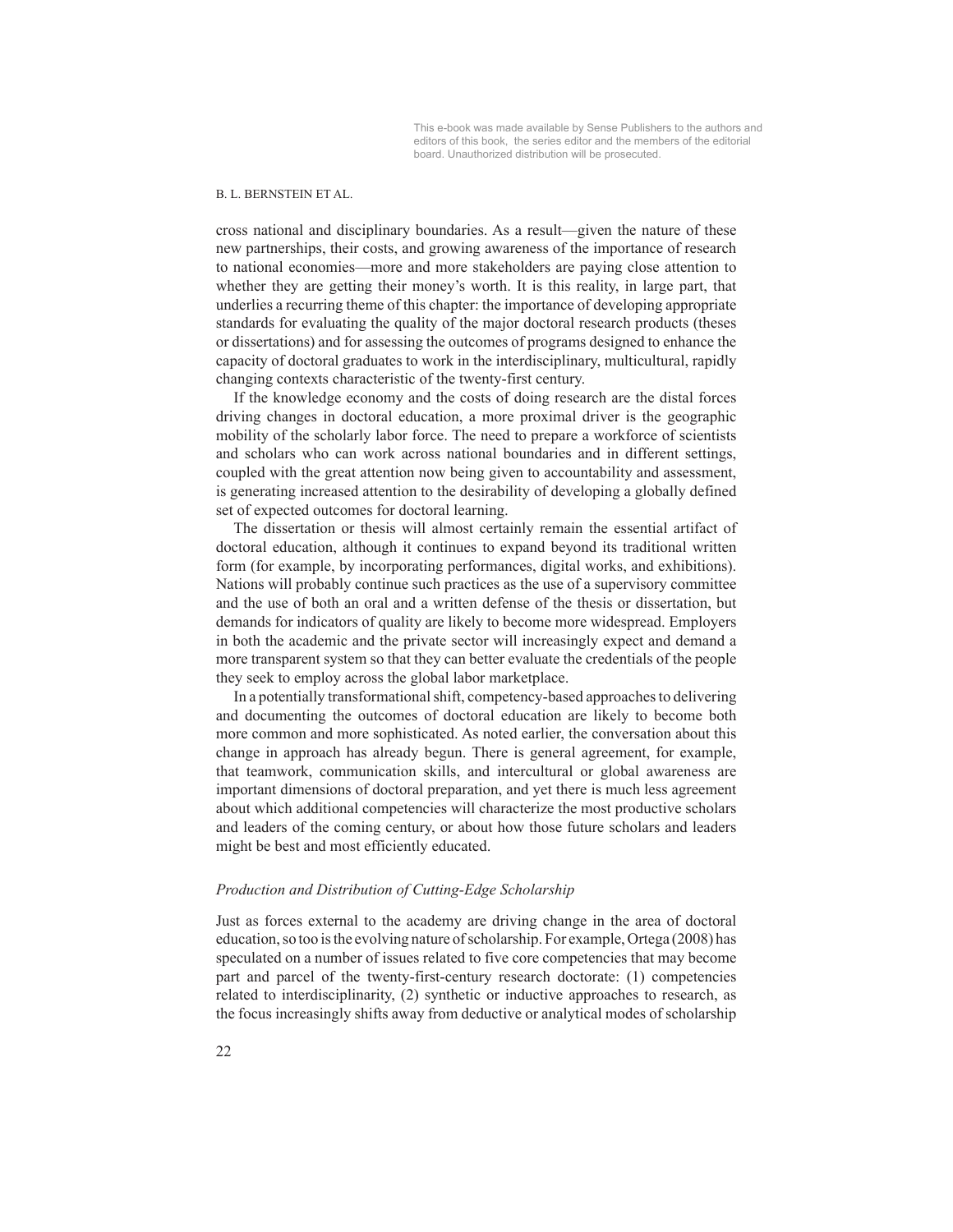#### THE CONTINUING EVOLUTION OF THE RESEARCH DOCTORATE

and science, (3) the skills that doctoral graduates will need as innovation and design increasingly mark both cutting-edge basic research and the development of highend industries and products, (4) the cultural competencies needed for effective work in teams of individuals from diverse disciplinary, racial, ethnic, religious, or national backgrounds, and (5) the new analytical, interpersonal, and communication strategies that doctoral graduates will need in order to have rewarding careers as knowledge increasingly comes to be held not by individuals but by communities. Efforts to grapple with these issues at the level of the university, the nation, and the global environment will shape doctoral education significantly over the remainder of the twenty-first century, and perhaps beyond.

#### *Demographics of Doctoral Students*

Doctoral education is expanding rapidly. It is no longer limited to a handful of European or North American nations. In Asia and elsewhere, doctoral programs have increased not only in size but also in scholarly productivity. This trend will certainly continue and will lead by itself to increasing diversity in the backgrounds, learning styles, and career aspirations of doctoral students. As the demands of the knowledge economy increase the demand for lifelong learning, additional diversity will come from variability in the typical age of incoming doctoral students. And with these changes comes an opportunity: attention to the demographics of students in research doctoral programs offers a new avenue for considering experiences in such programs as well as the competencies that are outcomes of graduate study (see Anderson-Rowland, Bernstein, & Russo, 2007).

The educational and career pathways that these students bring to their studies will vary, as will the career trajectories that they follow when they graduate from their doctoral programs. While they are enrolled in their programs, these students will demand the same high-level educational experience that has characterized graduate education in the past, but they will also insist on its being delivered in ways cognizant of the reality that not all learning occurs in carefully circumscribed blocks of time, either in a classroom or at the feet of a mentor.

In turn, the employers of tomorrow's students will ask us to certify that these doctoral graduates have not only all the strengths associated with more traditional recipients of the PhD but also many of the new skills and habits of mind identified in this chapter. Thus changes in the demographics of doctoral students will simply serve to reinforce the economic and scientific trends that are moving doctoral education toward embracing an approach increasingly based on competencies and learning outcomes.

#### QUESTIONS FOR FURTHER RESEARCH

The research doctorate has evolved and will continue to change as it addresses the needs of the research community, employers, society, and governmental funding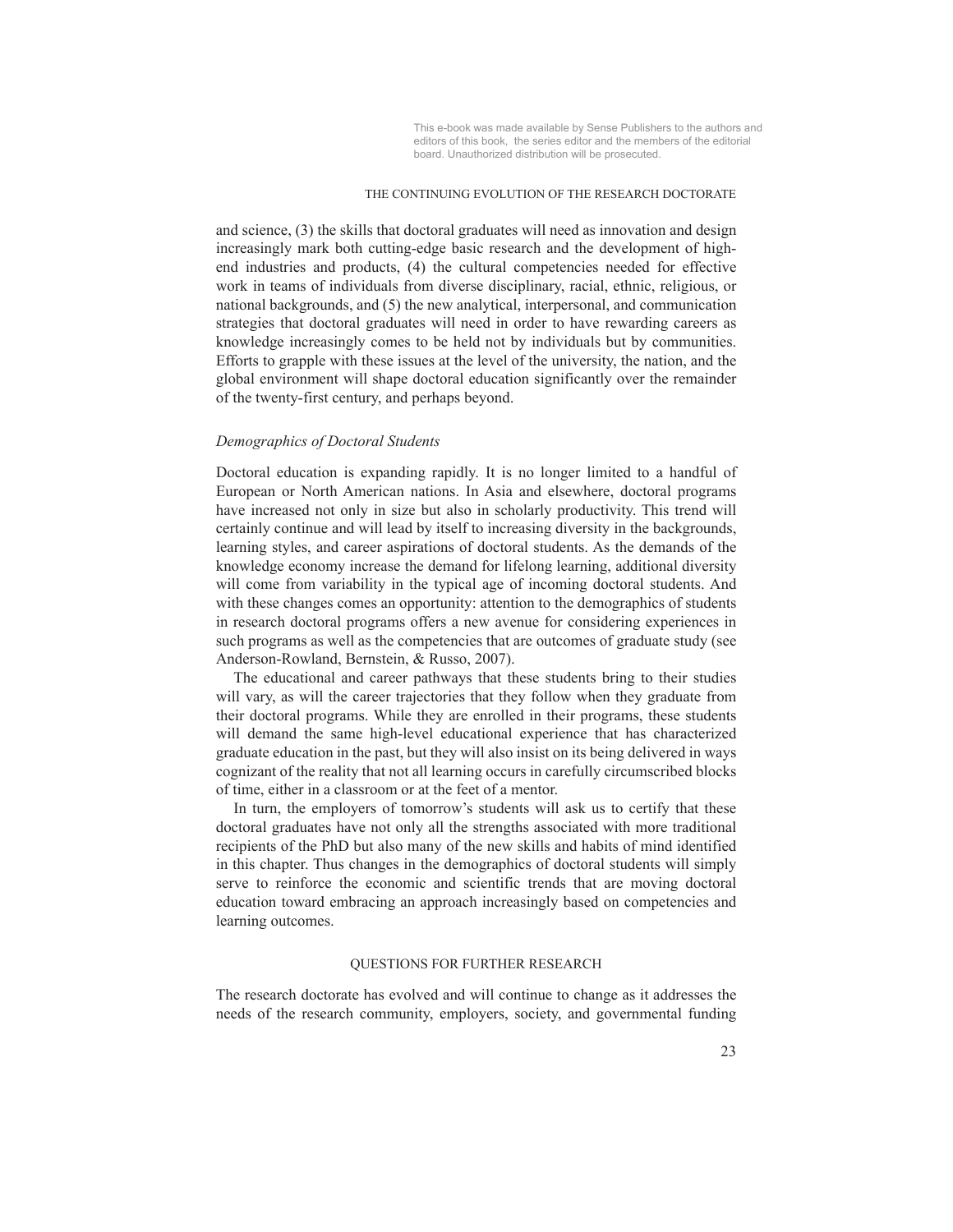#### B. L. BERNSTEIN ET AL.

agencies as well as private sponsors. In this chapter, we have examined in detail the academic and personal competencies that research doctoral graduates increasingly are expected to possess upon completion of the PhD. We have also considered some of the many forces driving change in the sector of global doctoral education. Naturally, questions for further research are suggested by our examination of the evolution of the PhD. These are questions about systems of doctoral education, about what those systems produce, and about outcomes for individual doctoral graduates.

To take just one example, the current and increasing flow of international students from developing countries to developed nations raises serious issues for systems of doctoral education in both settings. Students absorb the norms and values of the academic systems in which they study, and they often return home with a desire to transform their native countries' universities in such a way as to make them more closely resemble the institutions and programs where they studied abroad. But because they may seek to do this in ways that prove unrealistic and unattainable in the short term (Altbach, 2004), the question arises of how universities in the developing nations can build their doctoral programs quickly enough to capitalize on the enthusiasm of these returning scholars.

To take another example, as the agenda related to transferable skills gains strength in different systems, the challenge is to develop a common taxonomy and nomenclature for the transferable skills expected of new PhD graduates. It will also be necessary to develop tools, instruments, and processes for assessing transferable competencies. When it comes to transferable skills, should there be different expectations for learning outcomes at the undergraduate and doctoral levels? For example, will outcomes be measured at the level of the competency itself (that is, proficiency in as opposed to mastery of transferable skills), or are there some competencies in this area that should be expected only of doctoral graduates?

As yet another example, increased attention to outcomes, and to accountability for raising rates of degree completion, may well bring about new developments in the criteria for admission to doctoral programs and to programs of predoctoral preparation. For instance, in the first year of a PhD program there may be a more concerted effort to identify reliable predictors of the candidate's capacity for independent research and then to take a more serious approach to the hard decision about whether the candidate should continue in the program. In addition, the everexpanding roles and settings for doctoral graduates may hasten the development of tools for assessing the candidate's noncognitive skills at the time when he or she enters the program.

Today's PhD graduates can be found in academic, industrial, and governmental settings as well as in settings related to private practice and entrepreneurship, and they occupy a variety of roles—as researchers, teachers, administrators, policy makers, practitioners, executives, and consultants—in national contexts ranging from the sophisticated to the developing. Just as placements and roles for people at the doctoral level have expanded, so too have expectations regarding their skills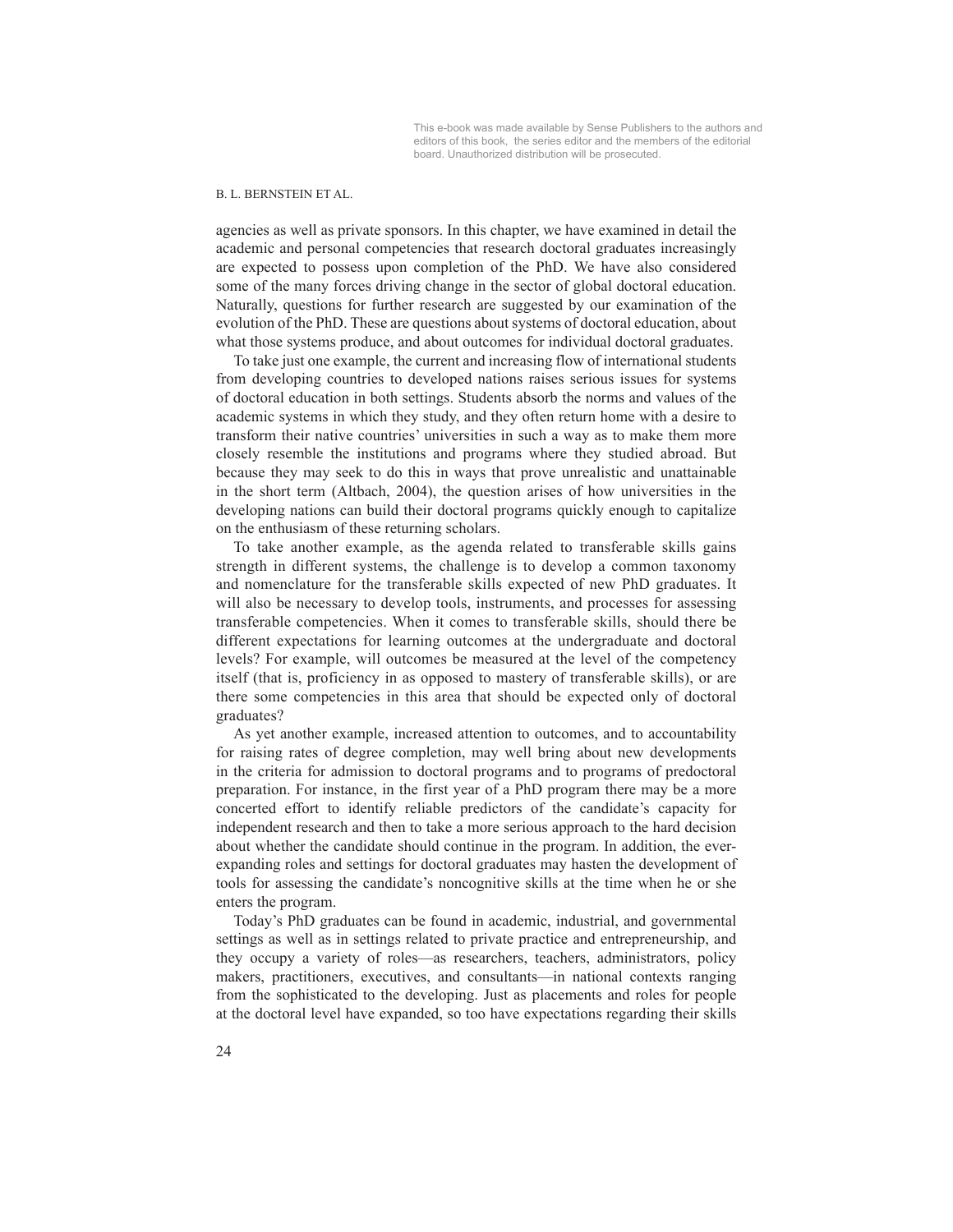#### THE CONTINUING EVOLUTION OF THE RESEARCH DOCTORATE

and competencies. In view of these developments, it has become incumbent on faculties and institutions to embrace the new era and to shoulder the responsibility of preparing doctoral students for enduring success and global impact. Thus Nerad et al. (2008), having analyzed the results of their national survey of PhD graduates, call for faculty to recognize the fundamental paradigm shift in PhD education:

The PhD in the 21st century is preparation for employment . . . . New times bring new needs. PhD programs should move out of the 19th and into the 21st century by bringing professional competencies from the margin to the center of doctoral education. . . . [Preparation in these areas] should not be "added on" in generic courses, but should be an integral part of becoming an independent researcher in the student's PhD discipline.

It is now broadly understood that world-class PhD preparation must extend beyond academic, disciplinary, analytical, and technical knowledge and skills. Transferable skills are also an essential element of PhD education, and they provide the foundation for leadership so necessary in the global knowledge economy.

#### **NOTES**

- 1. In this chapter, we use the terms *PhD, research PhD,* and *research doctorate* synonymously. We recognize, however, that there are also professional doctoral degrees that have a different purpose and emphasize slightly different learning outcomes. The *professional doctorate* or *named doctorate* (these terms are not fully accepted or understood everywhere in the world) makes a significant and original contribution to policy and/or professional practice. By contrast, the research PhD makes a significant and original contribution to knowledge.
- 2. Bourke, Holbrook, and Lovat (2006) report that in their survey involving evaluation of and recommendations for the theses of 804 PhD graduates from eight Australian universities, almost half the examiners were from outside the country. This approach was highly valued as a contribution to the international competitiveness of Australian PhD graduates. Significant differences were also found in the level of recommendations made by examiners from different countries. Most notably, in a comparison between examiners from Australia and examiners from the United States (the two largest cohorts), the US examiners' recommendations were much more favorable than those of the Australians.
- 3. Early in a program, candidates in the United States and Canada are assessed on their performance in advanced coursework as well as on written and sometimes oral examinations of their research knowledge in the context of their disciplines (these examinations are variously known as *candidacy, comprehensive, cumulative,* and *preliminary* examinations). In the US, the first year or a longer period is typically devoted to coursework, after which a comprehensive examination ensures not only that the coursework has been integrated but also that the PhD candidate has gained the ability to synthesize the varied components of the program. In South Asian countries such as Pakistan, despite the expectation of a master's degree for entry into a doctoral program, doctoral candidates are often underprepared in the content of their disciplines, and so most new doctoral programs in that country follow the US tradition. Many universities in the United Kingdom require a PhD candidate to register in an MPhil program initially, with progression to a PhD program typically involving the development of a satisfactory thesis outline and substantive written work in the field of the thesis. In most Australian universities, research doctoral candidates are now admitted on a provisional basis, where they remain until they successfully complete what is known as the *confirmation of candidature*, which typically involves the presentation of a research proposal, a proposal seminar, and substantive written work relevant to the proposed thesis, such as a literature review. In-progress research master's candidates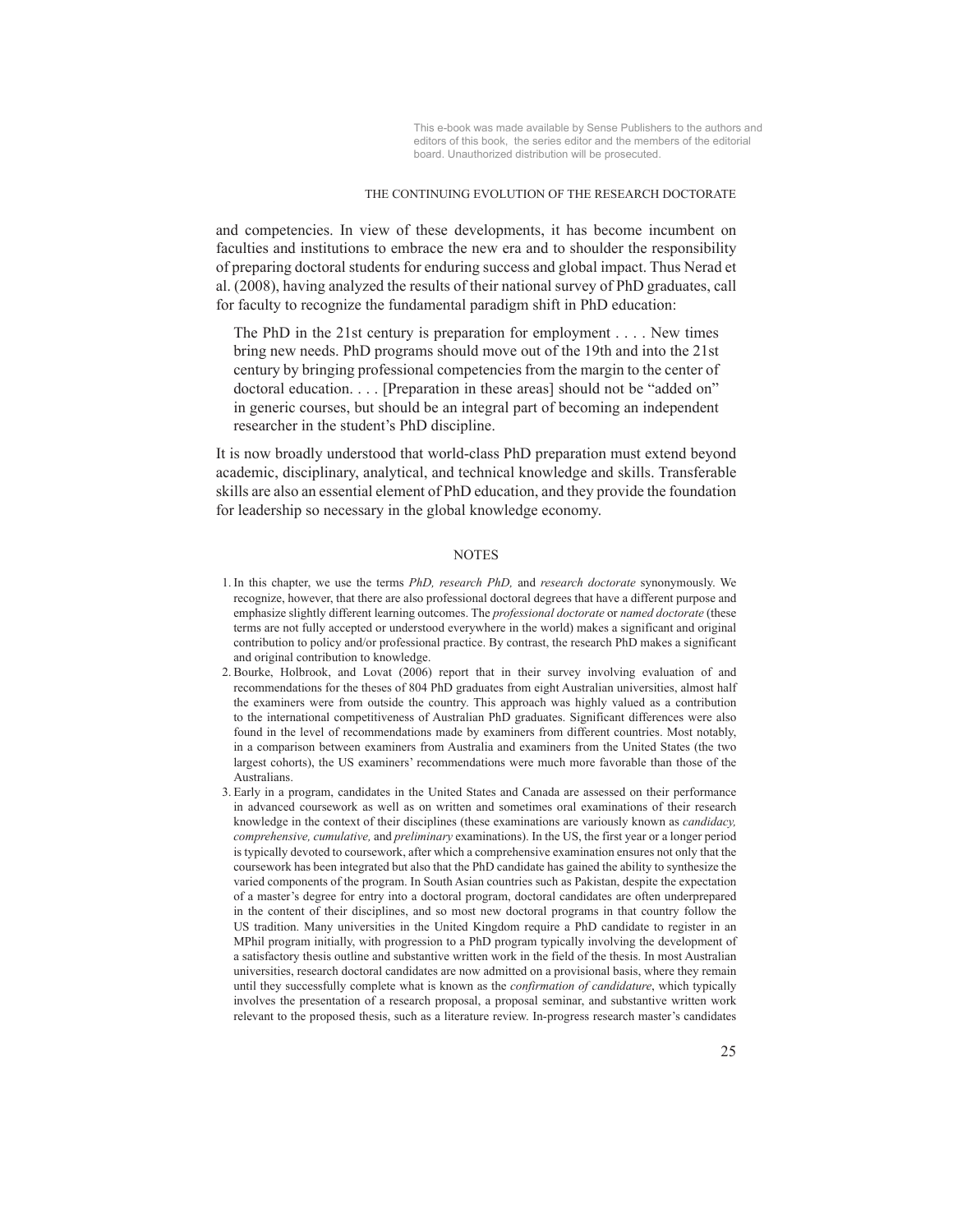#### B. L. BERNSTEIN ET AL.

may also be allowed to transfer to a doctoral program through this process, if they can demonstrate the viability of their work with respect to the likelihood of its fulfilling the desired doctoral outcomes.

- 4. Bourke et al. (2006) explored the relationship between, on the one hand, the quality of the theses submitted by 804 PhD graduates from eight Australian universities and, on the other, the academic qualifications of those graduates when they embarked on doctoral study. These researchers rated thesis quality on the basis of the evaluative options chosen by discipline-relevant university committees, whose decisions were informed by the recommendations and written reports of mostly external examiners. The committees' available options were to accept a thesis without amendment, to accept it with minor corrections invited, to accept it subject to major correction, or not to accept it in its current form. Somewhat surprisingly, the researchers found that entry qualifications did not have a statistically significant effect on the measured quality of a graduate's PhD thesis, although entry qualifications did affect the time it took to submit the thesis. Candidates with honors bachelor's degrees took an average of 7.8 semesters to submit the thesis, compared with 7.2 semesters for candidates with research master's degrees and 6.8 semesters for other candidates (the study did not include cases in which a candidate failed to submit a thesis). This study's conclusions are germane to attempts to harmonize higher education across Europe through the Bologna Process.
- 5. Although there are notable exceptions, it is nevertheless the case that in developing countries such as Pakistan, India, Bangladesh, and Nepal, the colonial powers imposed their own languages on national systems of education, and the local languages have not been able to develop to the point where tertiary education can be undertaken in them (Singh, 2004; Isani & Virk, 2003). In Pakistan, for instance, there are social science journals published in English, but not a single reputable research journal in the social sciences is published in Urdu, the national language. Even the website of Pakistan's Higher Education Commission is in English; see http://www.hec.gov.pk (retrieved November 13, 2013).
- 6. The oral examination, if it includes a public seminar, may be an important mechanism for measuring this capacity.
- 7. Miller (2003) offers the parameters of a learning-intensive society as the context for higher education. Tracing the evolution of patterns in learning intensity (that is, the content and flow of tacit and explicit knowledge) from early times to the present, Miller largely identifies agricultural society with the intensity of "know-how," industrial society with dependence on the higher intensity of "know-what," and the evolving knowledge economy (and the parallel learning society) with improved management of "know-what" along with a high intensity of "know-who" and "know-why."
- 8. That effort led to the development of the UK Grad Programme, which later became the Vitae organization, characterizing itself as "championing the personal, professional and career development of doctoral researchers and research staff in higher education institutions and research institutes"; see the Vitae website (http://www.vitae.ac.uk), retrieved November 13, 2013.
- 9. Ideally, of course, any restructuring that occurs will avoid compromising the quality of the research undertaken in a graduate program, or lowering the quality of the program itself.
- 10. As one example of this "mismatch," Gold and Dore (2001) found that more than half the doctoral students they surveyed wanted to perform community service, but only one in five felt prepared by graduate education to do so.
- 11. In the United States, the highly successful Preparing Future Faculty (PFF) program was spawned by the recognition that teaching in comprehensive universities, undergraduate institutions, and two-year community colleges draws on different sets of skills. The PFF program, now a common element among other university resources, expands disciplinary research preparation with an emphasis on teaching skills, exposure to varied types of higher education institutions and settings, and attention to the needs of undergraduate students; see the PFF website (http://preparing-faculty.org), retrieved November 13, 2013.
- 12. The *Career*WISE project (http://careerwise.asu.edu) is supported by the National Science Foundation. Randomized clinical trials in the United States have revealed rigorous differences between the project's treatment participants and its wait-list control participants.
- 13. Bromley, Boran, and Myddelton (2007) constructed an instrument designed to tap self-assessed baseline skills for thirty-six competencies and to tailor activities for skill development. It is interesting to note that new doctoral students gave themselves high ratings on competencies associated with personal effectiveness but low ratings on competencies associated with career management.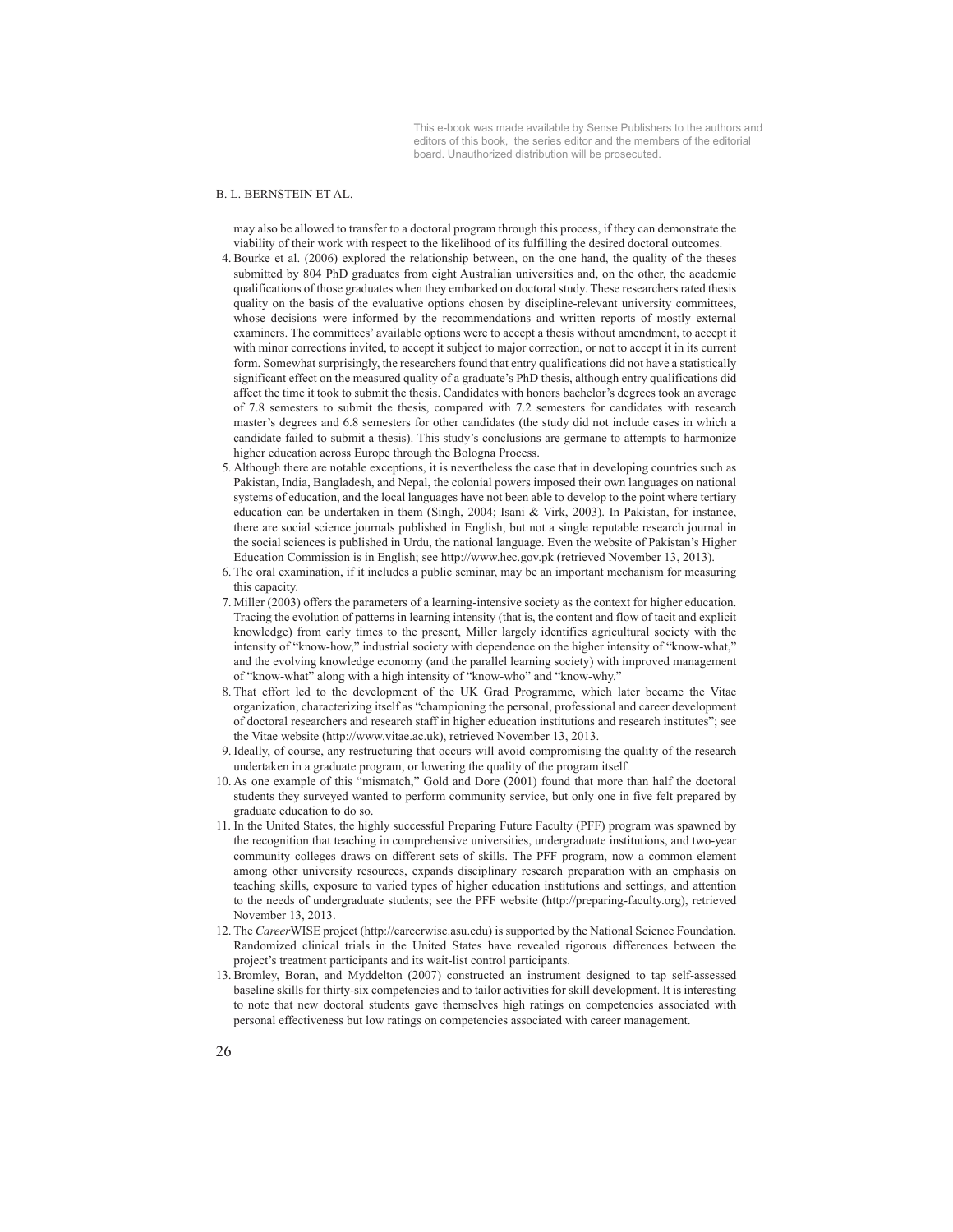#### THE CONTINUING EVOLUTION OF THE RESEARCH DOCTORATE

- 14. Wilkins, Bernstein, Bekki, Harrison, & Atkinson (2012) have developed an instrument that measures doctoral students' knowledge, application, and self-efficacy with respect to active listening skills in science and engineering contexts. Active listening, a component of interpersonal communication skills, has been found to be important to academic and career progress, particularly among women in male-dominated fields.
- 15. One example is the Australasian Digital Thesis Program, which publishes theses from Australia and New Zealand. Most universities in the United States require PhD candidates to submit their dissertations for publication and archiving by UMI Dissertation Publishing, a business unit of ProQuest. In Canada, research theses are deposited with Theses Canada, a section of Library and Archives Canada.

#### REFERENCES

Altbach, P. G. (2004). Higher education crosses borders. *Change, 36,* 18–25.

- Anderson-Rowland, M. R., Bernstein, B. L., & Russo, N. F. (2007, June 24–27). *Encouragers and discouragers for domestic and international women in doctoral programs in engineering and computer science*. Paper presented at annual conference of the American Society for Engineering Education, Honolulu.
- Australian Qualifications Framework Advisory Board. (2007). *AQF implementation handbook* (4th ed.). Carlton (Melbourne), Australia: Australian Qualifications Framework Advisory Board.
- Baram-Tsabari, A., & Lewenstein, B. V. (2013). An instrument for assessing scientists' written skills in public communication of science. *Science Communication, 35*(1), 56–85.
- Bernstein, B. L. (2011). Managing barriers and building supports in science and engineering doctoral programs: Conceptual underpinnings for a new online training program for women. *Journal of Women and Minorities in Science and Engineering, 17*(1), 29–50.
- Biggs, J. (2003). *Teaching for quality learning at university: What the student does* (2nd ed.). Buckingham: Society for Research into Higher Education & Open University Press.
- Bloom, D., Canning, D., & Chan, K. (2005). *Higher education and economic development in Africa.* Report commissioned by Africa Region Human Development (AFTHD), World Bank. Washington, DC: World Bank.
- Bourke, S., Holbrook, A., & Lovat, T. (2006, November 27–30). *Relationships of PhD candidate, candidature and examination characteristics with thesis outcomes*. Paper presented at annual conference of the Australian Association for Research in Education, Adelaide.
- Bromley, A. P., Boran, J. R., & Myddelton, W. A. (2007). Investigating the baseline skills of research students using a competency-based self-assessment method. *Active Learning in Higher Education, 8*(2), 117–37.
- Canadian Association for Graduate Studies. (2008). *Professional skills development for graduate students.* Ottawa: Canadian Association for Graduate Studies.
- Committee on International Relations in Psychology Task Force. (2009). *APA's role in international quality assurance: APA as a learning partner.* Washington, DC: Committee on International Relations in Psychology Task Force, Board of Education Affairs, American Psychological Association. Retrieved November 12, 2013, from http://www.apa.org/international/governance/cirp/qa-report-2008.pdf
- Committee on Science, Engineering, and Public Policy; National Academy of Sciences; National Academy of Engineering; & Institute of Medicine. (1995). *Reshaping the graduate education of scientists and engineers.* Washington, DC: National Academy Press.
- Council of Graduate Schools. (2010, September 13–15). *Principles and practices for assessing the quality of (post)graduate education and research training*. Presentation at the Strategic Leaders Global Summit, Brisbane, Australia. Retrieved November 12, 2013, from http://www.cgsnet.org/ckfinder/ userfiles/files/Principles and Practices Brisbane 2010.pdf
- Cyr, T., & Muth, R. (2006). Portfolios in doctoral education. In P. L. Maki & N. A. Borkowski (Eds.), *The assessment of doctoral education: Emerging criteria and new models for improving outcomes.* Sterling, VA: Stylus Publishing.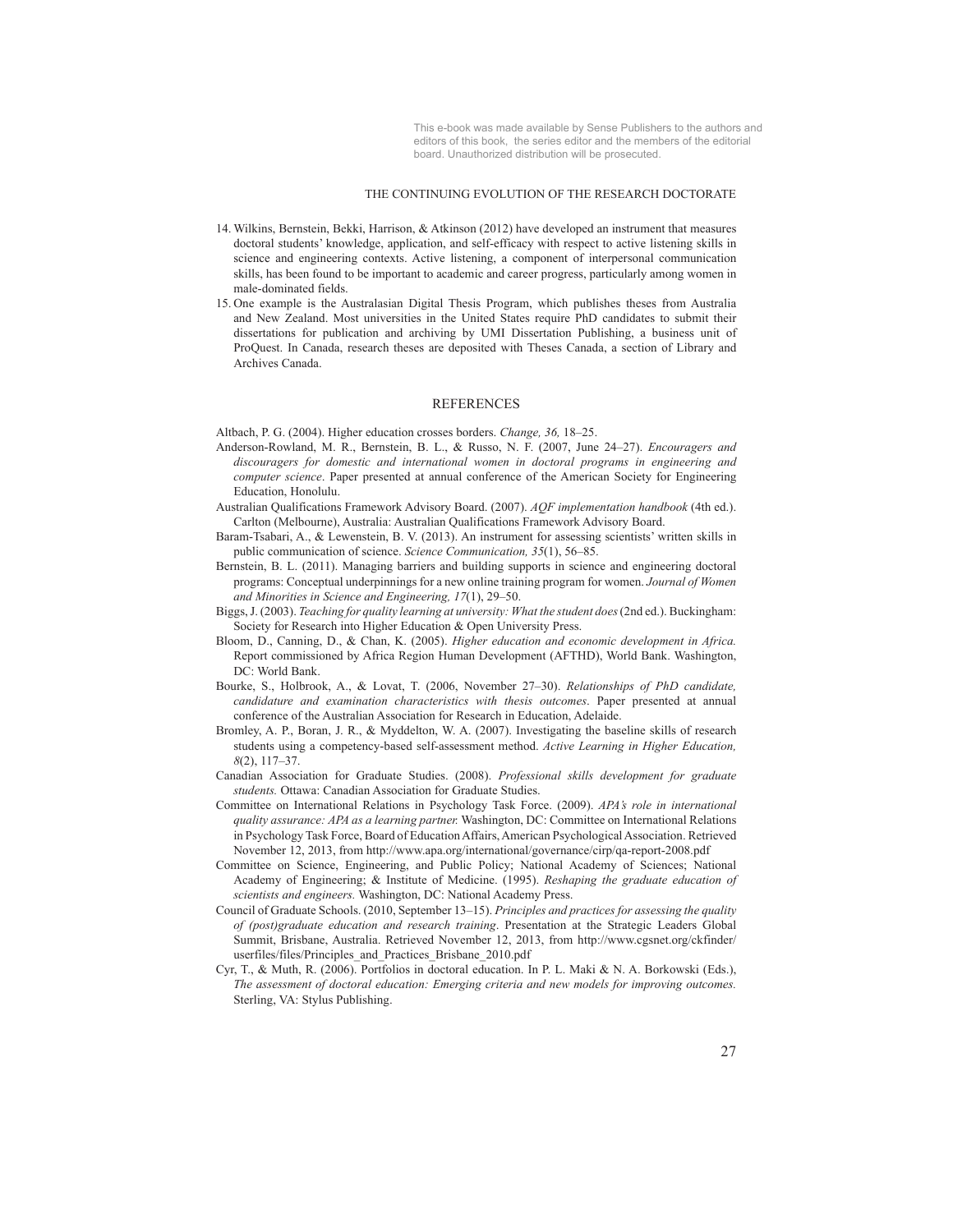#### B. L. BERNSTEIN ET AL.

- Department for Employment and Learning, Northern Ireland; Higher Education Funding Council for England; Higher Education Funding Council for Wales; & Scottish Higher Education Funding Council. (2003). *Improving standards in postgraduate research degree programs: A report to the higher education funding councils of England, Scotland and Wales.* London, UK: Higher Education Funding Council for England. Retrieved November 12, 2013, from http://www.hefce.ac.uk/pubs/ hefce/2003/03\_23.htm
- Dwyer, C. A., Millett, C. M., & Payne, D. G. (2006). *A culture of evidence: Postsecondary assessment and learning outcomes: Recommendations to policymakers and the higher education community.* Princeton, NJ: Educational Testing Service.
- European University Association. (2005). *Doctoral programmes for the European knowledge society: Report on the EUA Doctoral programmes project, 2004–2005.* Brussels: European University Association.
- European University Association. (2006, December 7–9). *Matching ambition with responsibilities and resources: Final conclusions—Preparing recommendations for the London Communiqué.* Report on Bologna Seminar on Doctoral Programmes, Nice. Retrieved November 12, 2013, from http://www. ehea.info/Uploads/Seminars/NICE\_ConclusionsRecommendations\_.pdf
- European University Association. (2007, October 11–12). *Doctoral programmes in Europe: Access, recruitment and admission.* Report of the EUA Workshop, Brussels. Retrieved November 12, 2013, from http://www.eua.be/fileadmin/user\_upload/files/Doctoral\_workshop\_Brussels/Workshop\_ doctoral\_programmes\_Report.pdf
- Golde, C. M. (2006). Preparing stewards of the discipline. In C. M. Golde & G. E. Walker (Eds.), *Envisioning the future of doctoral education: Preparing stewards of the discipline.* San Francisco, CA: Jossey-Bass.
- Golde, C. M., & Dore, T. M. (2001). *At cross purposes: What the experiences of today's doctoral students reveal about doctoral education.* Survey initiated by the Pew Charitable Trusts. Philadelphia: Pew Charitable Trusts. Retrieved November 12, 2013, from http://www.phd-survey.org/report%20final. pdf
- Halai, N. (2008a, December 16). *A look at globalization and internationalization of doctoral education*. Keynote presentation at University of Sains Malaysia 3rd International Conference on Postgraduate Education, Penang.
- Halai, N. (2008b, May 24–26). *What does it mean to be a doctoral student? Creating new identities*. Paper presented at annual conference of the Association for Institutional Research, Seattle.
- Isani, U. A. G., & Virk, M. L. (2003). *Higher education in Pakistan : A historical and futuristic perspective.* Islamabad: National Book Foundation.
- Kiley, M., & Mullins, G. (2004). Examining the examiners: How inexperienced examiners approach the assessment of research theses. *International Journal of Educational Research, 41,* 121–135.
- Kuijpers, M. A., & Scheerens, J. (2006). Career competencies for the modern career. *Journal of Career Development, 32,* 303–319.
- Maki, P. L., & Borkowski, N. A. (Eds.). (2006). *The assessment of doctoral education: Emerging criteria and new models for improving outcomes.* Sterling, VA: Stylus Publishing.
- Miller, R. (2003, December 11–12). *The future of the tertiary education sector: Scenarios for a learning society*. Paper presented at OECD/Japanese seminar on the future of universities, Tokyo. Retrieved November 12, 2013, from www.mext.go.jp/a\_menu/kokusai/forum/04022701/004/001.pdf
- Mullins, G., & Kiley, M. (2002). It's a PhD, not a Nobel Prize: How experienced examiners assess research theses. *Studies in Higher Education, 27*(4), 369–386.
- Nerad, M., Rudd, E., Morrison, E., & Picciano, J. (2008). *Social science PhDs—Five+ years out: A national survey of PhDs in six fields.* Highlights report. Seattle: Center for Innovation and Research in Graduate Education, University of Washington.
- Nyquist, J. (2002). The PhD: A tapestry of change for the 21st century. *Change: The Magazine of Higher Learning, 34*(6), 12–20.
- OECD [Organisation for Economic Co-operation and Development]. (2002). *Definition and selection of competencies: Theoretical and conceptual foundations.* Paris: OECD.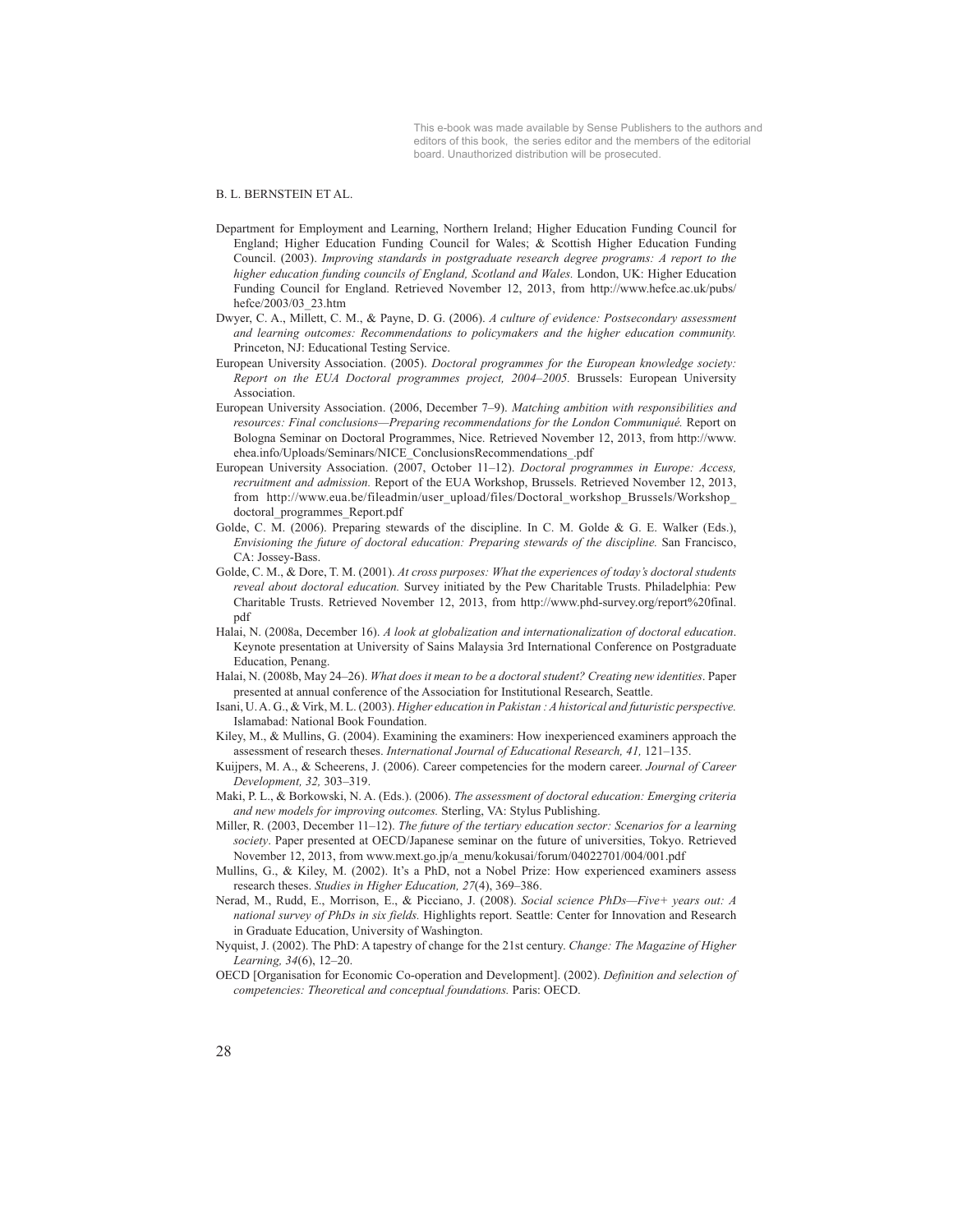#### THE CONTINUING EVOLUTION OF THE RESEARCH DOCTORATE

- Office of the President, Sun Yat-Sen University, Guangzhou. (2008). *Specific provisions for Ph.D. students* (in Chinese). Retrieved May 21, 2012, from http://xxgk.sysu.edu.cn/ml/ml04/73652.htm
- Ortega, S. T. (2008). Priority issues that call for discussion. In Council of Graduate Schools in the United States, *Global perspectives on graduate education: Proceedings of the strategic leaders global summit on graduate education.* Washington, DC: Council of Graduate Schools.
- Quality Assurance Agency for Higher Education. (2004). *Code of practice for the assurance of academic quality and standards in higher education,* sec. 1: Postgraduate research programmes. Gloucester: Quality Assurance Agency for Higher Education. Retrieved November 12, 2013, from http://www. qaa.ac.uk/Publications/InformationAndGuidance/Documents/postgrad2004.pdf
- Quality Assurance Agency for Higher Education. (2008). *The framework for higher education qualifications in England, Wales and Northern Ireland.* Gloucester: Quality Assurance Agency for Higher Education.
- Roberts, G. (2002). *SET for success: The supply of people with science, technology, engineering and mathematics skills.* Report submitted to the Chancellor of the Exchequer. London, UK: HM Treasury.
- Rowan, K. E. (2003). Informing and explaining skills: Theory and research on informative communication. In J. O. Greene & B. R. Burleson (Eds.), *Handbook of communication and social interaction skills*. Mahwah, NJ: Lawrence Erlbaum.
- Rychen, D. S., & Salganik, L. H. (Eds.). (2001). *Defining and selecting key competencies.* Göttingen: Hogrefe & Huber.
- Shaw, M., & Green, D. H. (2002). Benchmarking the PhD: A tentative beginning. *Quality Assurance in Education, 10*(2), 116–124.
- Shulman, L. S. (2005). Signature pedagogies in the professions. *Daedalus, 134*(3), 52–59.
- Singh, A. (2004). *Fifty years of higher education in India: The role of the University Grants Commission.* New Delhi, IN: Sage.
- Stimpson, C. R. (2002, November 1). General education for graduate education. *Chronicle of Higher Education.*
- Task Force on Higher Education and Society. (2000). *Higher education in developing countries: Peril and promise.* Washington, DC: Task Force on Higher Education and Society, World Bank.
- Terenzini, P. T. (1993). On the nature of institutional research and the knowledge and skills it requires. *Research in Higher Education, 34,* 1–10.
- Walker, G. E., Golde, C. M., Jones, L., Bueschel, A. C., & Hutchings, P. (2008). *The formation of scholars: Rethinking doctoral education for the twenty-first century.* San Francisco, CA: Jossey-Bass.
- Wandering scholars. (2005, September 8). *The Economist.* Retrieved November 12, 2013, from http:// www.economist.com/node/4340017
- Wilkins, K. G., Bernstein, B. L., Bekki, J. M., Harrison, C. J., & Atkinson, R. K. (2012, October 3–6). *Development of the Science, Technology, Engineering, and Mathematics Communication Skills Assessment (STEM-CSA)*. Presentation at 42nd annual Frontiers in Education Conference, Seattle.
- Wilson, K. (2002). Quality assurance issues for a PhD by published work: A case study. *Quality Assurance in Education, 10*(2), 71–78.
- Woodrow Wilson National Fellowship Foundation. (2005). *The responsive PhD: Innovations in U.S. doctoral education.* Princeton, NJ: Woodrow Wilson National Fellowship Foundation.

#### ADDITIONAL SOURCES

- Altbach, P. G. (2007). *Tradition and transition: The international imperative in higher education.* Rotterdam, NL: Sense Publishers.
- Altbach, P. G., Reisberg, L., & Rumbley, L. E. (Eds.). (2009, July 5–8). *Trends in global higher education: Tracking an academic revolution.* Report presented at United Nations Educational, Scientific and Cultural Organization (UNESCO) world conference on higher education, Paris.
- Christensen, K. K. (2005, February 3–5). *General rapporteur's report*. Presented at the Bologna Seminar on Doctoral Programmes for the European Knowledge Society, Salzburg.